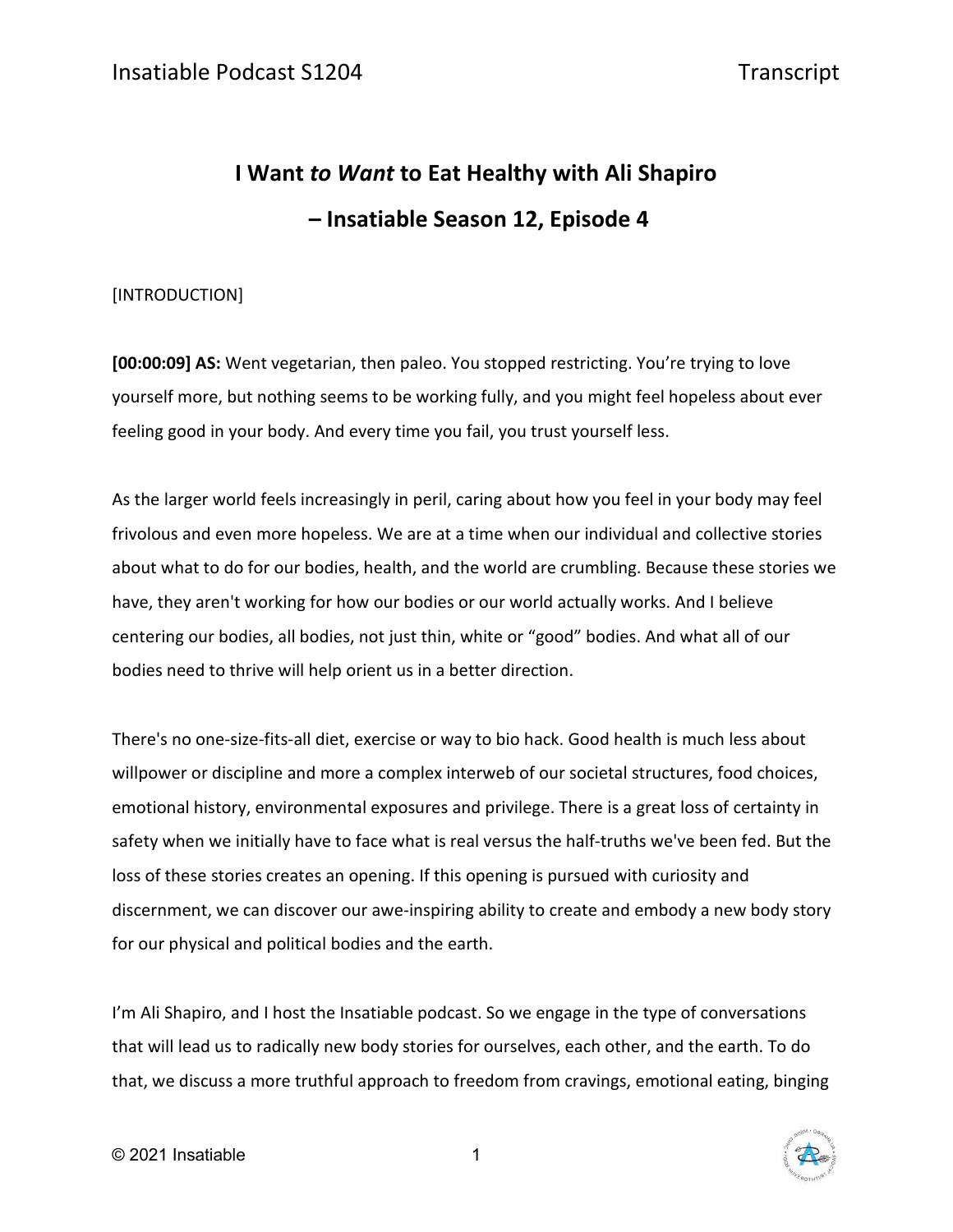and being all or nothing. We explore the hidden aspects of fighting our food, our weight, and our bodies and dive deep into nutrition and behavioral change science and true whole health.

But fair warning, this is *NOT* your parents' health care or the conspiratorial crazy of the wellness world. This is a big rebel gathering to those who want to hold nuance, context and complexity in order to lead the way to a healthier future for all, because our lust for life is truly insatiable.

### [INTERVIEW]

- I know I need to be gluten-free for my Hashitmoto's. I used to be able to do it no problem. Why does it feel so depriving now? asked my client Kara.
- I hired a trainer to help me get in shape. And then I actually made it to the gym, was so tired I cancelled and came home. I want *to want* to be healthy but I also don't want to? asked my client Joanna.
- Or in my own life recently, I was tracking my macros for sleep and post-pregnancy weight loss. I had lost about 10 pounds total, my sleep was improving and then I stopped tracking. My sleep still needed improvement and I still have more weight I want to lose so what was happening?

On the surface, these scenarios appear to be different issues.

One is about food supporting someone's health.

Another is about food and exercise when we aren't on a roll.

And mine was about not tracking anymore when I still had health and weight goals I wanted to achieve...and I was on a roll.

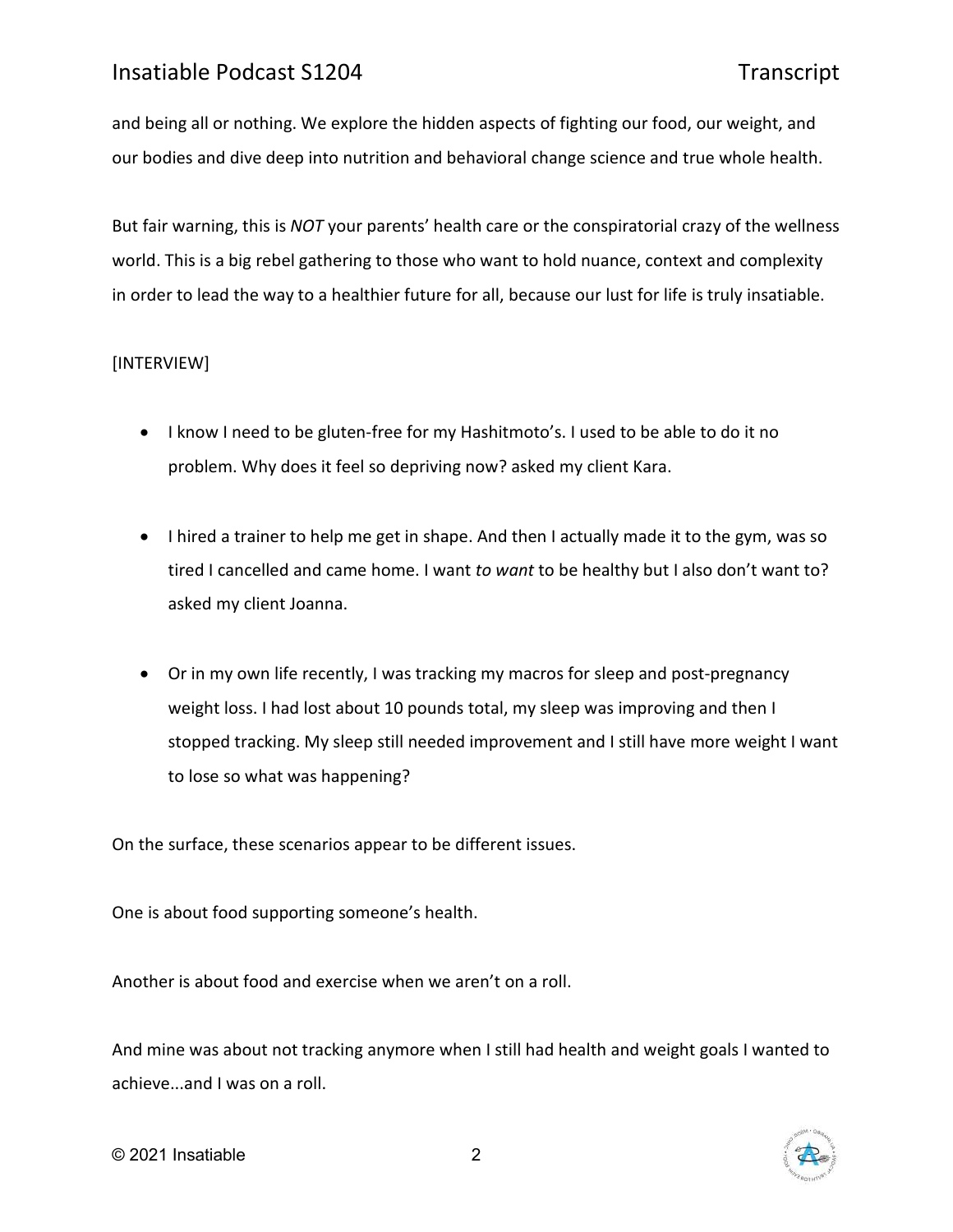To the untrained eye, these are different root issues. But if you understand how emotional satisfaction plays into our food choices, then you can see how all three of these scenarios lead back to the same root cause and process to work through them, which is what we do in Truce with Food. So I know this well!

Today I'll walk you through what is happening at the root cause level and the solution. And then if you want to start to understand how this evidence-based theory applies to your own life, join me for a free, 2-part workshop series called "I want *to want* to eat healthy" on December 1 and 8 at 12 pm EST at [alishapiro.com/masterclass.](http://alishapiro.com/masterclass/) Think of it as a TWF Masterclass.

Both workshops are a taste of the TWF process. I'm pulling back the curtain on the process. We are in a unique time where COVID has escalated a lot of our frustrating eating habits and made many of us want to make important changes. The TWF work fits nicely into this intersection. And this is part of TWF January 2022 launch. Teaching more than selling, don't worry.

Ok, onto today's episode. Let's start with how I'm defining emotional satisfaction. Not going to give an academic term, just what I've seen in mine and my client's lives. It's when we have deep meaning in our lives.

Think of this as the "I'm choosing this", I'm grateful this is on my schedule and self-chosen challenges like raising a child or running a business or maybe both.

We are all going to have the "have tos" and "musts" and there needs to be enough of the "I'm choosing" to make us feel satisfied with our lives. For example, there's certain things I have to do with running a company or raising Eça that I'd love to pawn off on someone else. But, I can't and that's OK because both provide so much meaning to me that it's worth it. To use a financial term, there's tremendous ROI in both instances. And of course, there's the annoying things of life that just have to get done like so many dishes! MY GOD.

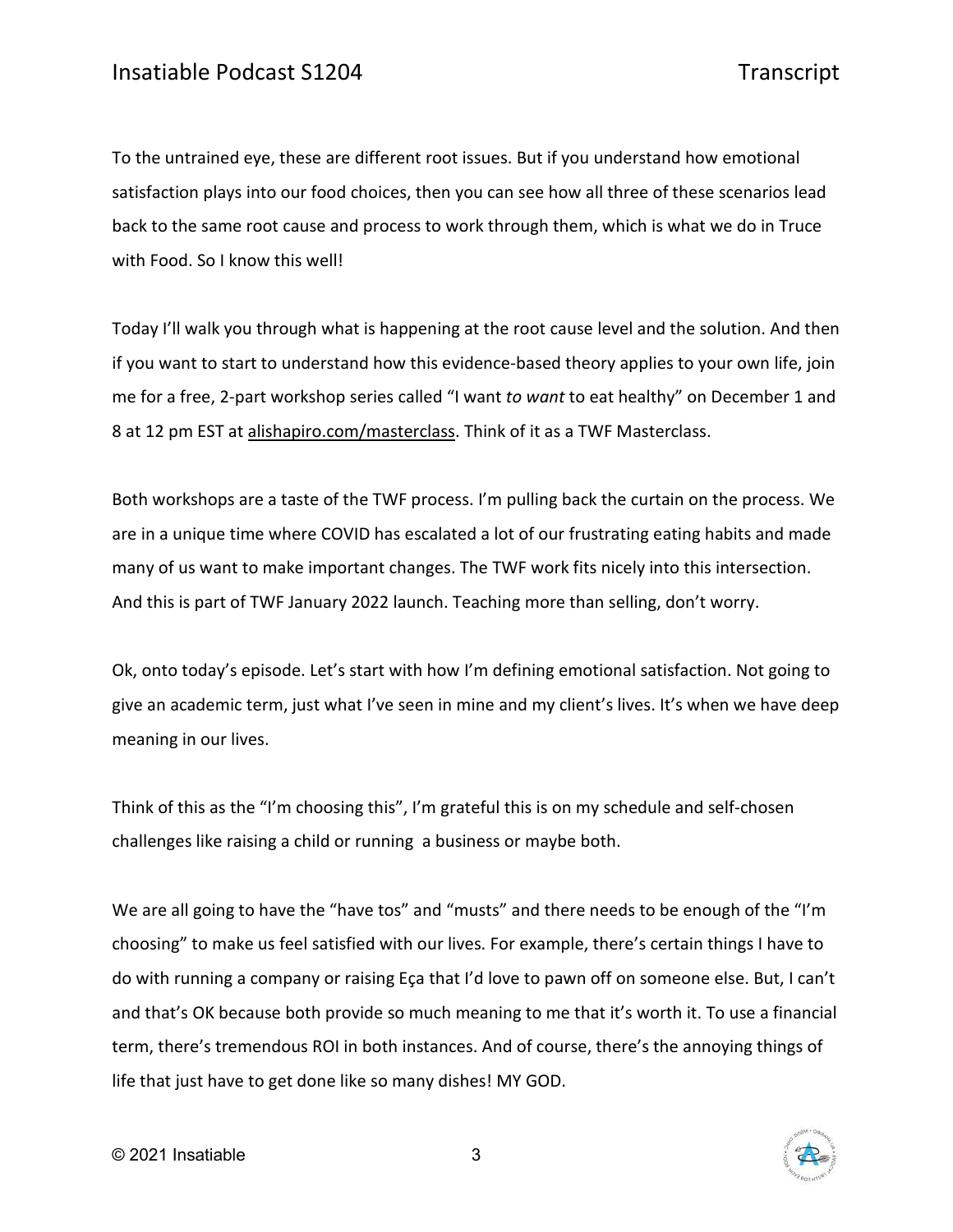Now there are ways I can make both these endeavors harder and less fulfilling. And that's where a lot of our emotional satisfaction gets drained. For many of my clients, they have a mix of stuff they are grateful for and things they want to improve upon. And often, the stuff we've chosen becomes too stressful. And then life does what life does, which is pile on more like a global pandemic. We often "fall off track" with our eating at this time thinking that's a given casualty of stress.

So that's our working definition here of emotional satisfaction: enough "I choose this" in the mix of all the "have tos" and "musts".

I use the climate metaphor with clients. If we enjoy the climate we are living in, we have enough "I choose this". If it feels like there's a climate collapse happening, including our battle of food like a constant storm in our lives, then we probably don't have enough emotional satisfaction.

Compare that to the weather which is episodic stress like getting COVID, it being your son's first ever illness and fever, losing childcare in the process and having three water leaks in your house, which is what happened to me in February of this year! That was a storm that blew in.

However, the climate of my life is so different compared to when I was battling food that I had the resilience to handle that stress without turning to food. Remember as I've talked about on the podcast before, resilience is about stress and recovery. Many of us don't get enough recovery. There are systemic barriers like racism, capitalism and patriarchy that make this impossible for many of us. When you see how many women had to leave the workforce because of COVID, that wasn't an individual choice, it was a systematic failure.

And for many of us listening to this podcast, a lot of times we don't get enough recovery because we don't know how to make life feel less overwhelming. And I've found my clients are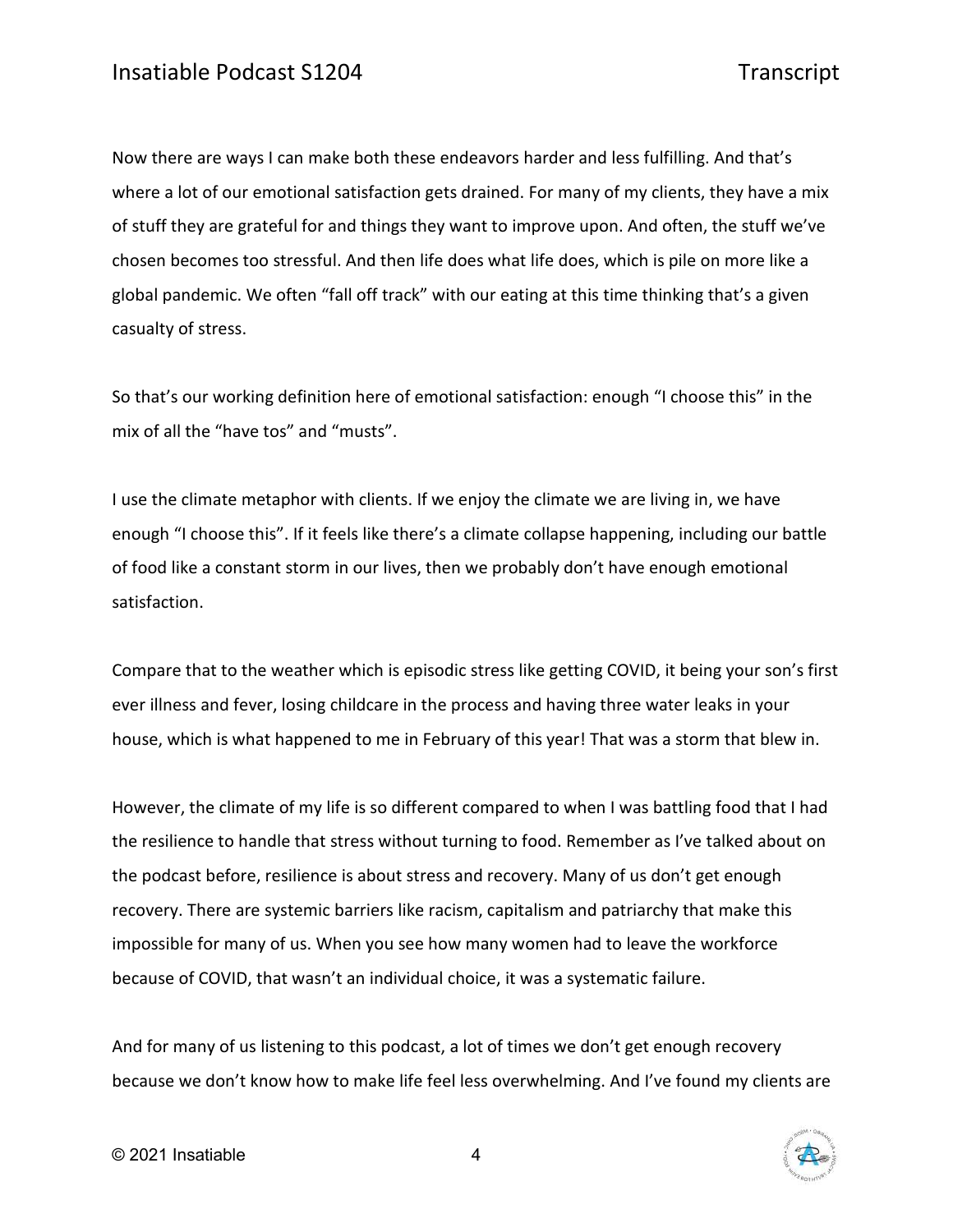short on the recovery part of resilience, which leads to feeling out of control around food and treading water with life.

If we return to the examples above, which are based on real clients and myself, all three of us have what in mainstream behavior change is called, "Know Your Why."

It's used in coaching. It's used in motivational interviewing which is a specific tool that some coaches use. It's used in most of the health coaching trainings I've seen. It's all the rage. Knowing our why is important.

So the why's for our examples are: better manage Hashimoto's so it doesn't progress and less discomfort, feeling in shape and at home in one's body and for me, it was sleep + losing more of my pregnancy weight, which again is still part health (lots of weight around my middle) + feeling at home in my body.

There's more to knowing your why and uncovering intrinsic motivation but there's enough information out in the world on that.

What is lesser known for right now, but I know will be the rage in like 10 years, because my clients and I are pretty much 10 years ahead of our time with health and wellness stuff is understanding our WHY NOT. Google is using it, their head of Leadership and Development said the focus on the Why Not will be the disruption of coaching.

As Dr. Daniel Kahneman, Nobel Prize winning behavioral expert says, "If you want to change behavior, diminish the restraining forces; do not increase the driving forces." So many of us are increasing the driving forces - doing more. Yet if we want real change, we need to diminish the restraining forces which is our Why Not.

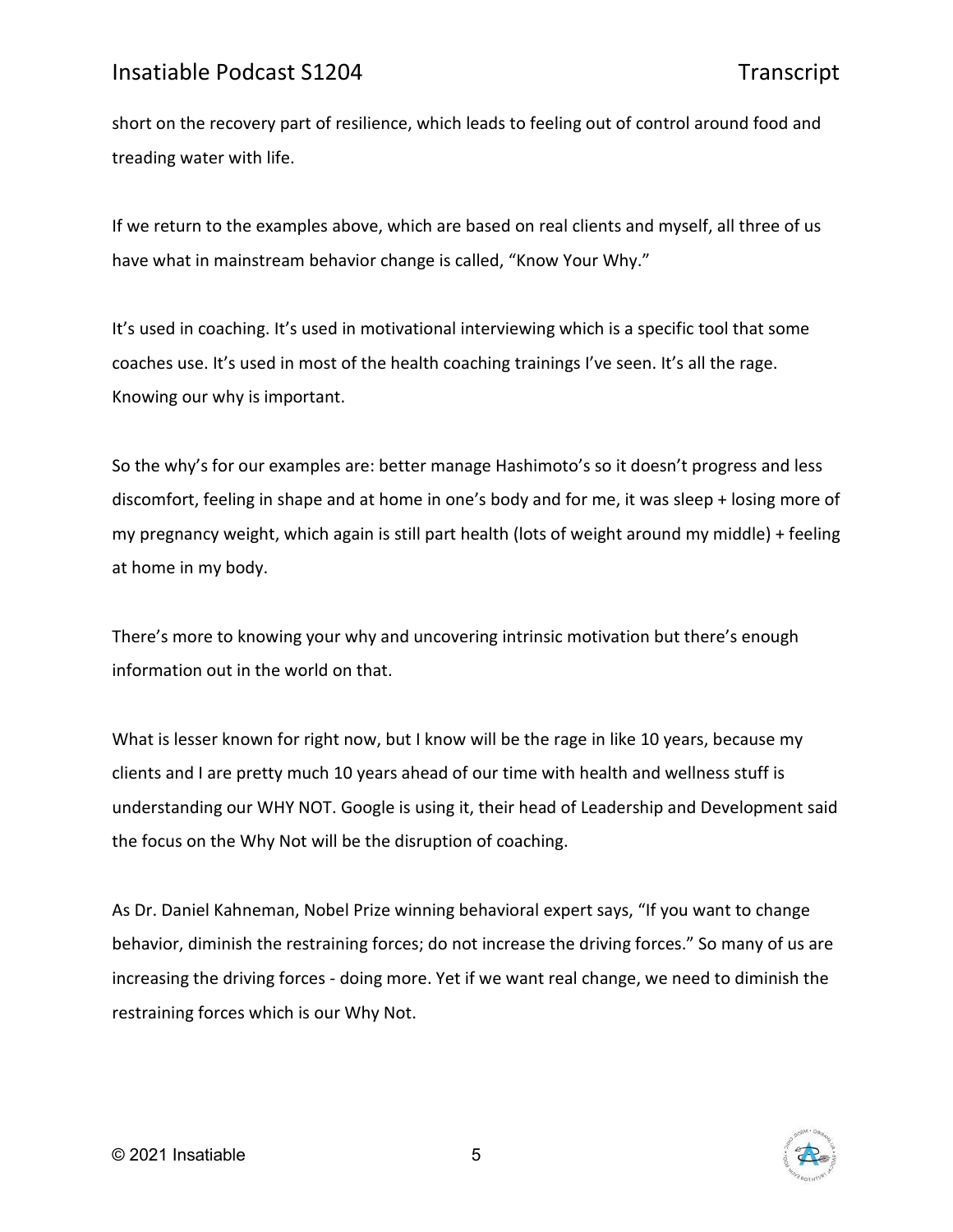This is the Truce with Food work. Knowing our WHY NOT. Often thought of "this eating makes no sense", "I care but don't care" and "I want *to want* to be healthy". If we think of a car metaphor, our why is the gas and our why not is the brake.

And being in this space actually takes a lot of energy. OMG. We are actually working really hard in this space. I see clients building up cooking, exercise in this space. I see food and health being so much harder than it needs to be. And that's tricky because here in America, it does take effort. So I don't want to deny that. AND, many of us are making it much harder than we have to.

So what's the root cause of our Why Not? Mainstream culture thinks it's a willpower or discipline problem.

In reality, Surprise. It's much more complex than that. And at least with my clients I've found they have to much discipline and are taking on too much they don't need to be that is the matrix reality!

Our Why Not has three main components: our "bad" habits, our emotional immune system, and our stories which is what this podcast episode is about.

### **Our Bad Habits.**

### **Key takeaway: Our Bad Habits Are Often Protective, not Self-Sabotaging.**

How this translates on a daily basis is that Inner Critic or Inner Food rebel you think you have, it's actually there to try and protect you.

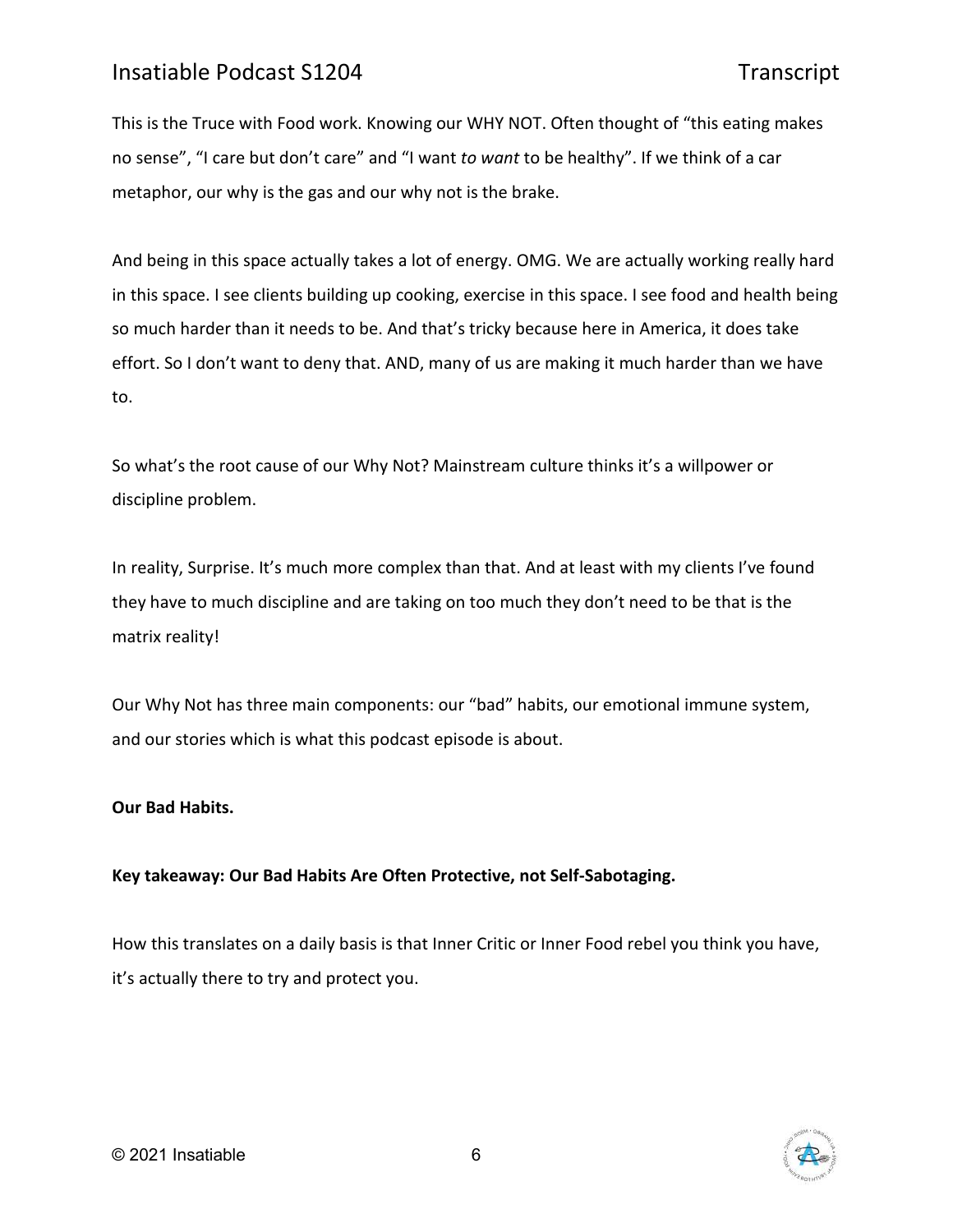For example, if I were to ask you what's getting in the way of any health goal you have, you might say something like "I have no time to workout" or "I have no energy", "I order Uber Eats too much" or "I eat too much sugar".

Let's look at Kara, my Hashimoto's client, who felt like she didn't have energy or time to workout or really cook. When I asked her why, it was because she has two kids, not enough childcare support, both her and her partner work full-time jobs and COVID aggravated an already precarious situation. Makes total sense! So we can acknowledge this isn't just a Kara problem. This is a societal failure that the US is a country that doesn't support parents, at all. Really important to start to reduce shame and beating ourselves up.

So, we have to see what wiggle room she has with the reality of living in a country like this at this time in her life because her Hashimoto's is also draining her time and energy. In this day and age, often emotional satisfaction is simplifying and just taking things off your metaphorical plate.

One of the habits she identified was that she scrolls on her phone for upwards of an hour at night to unwind, except of course, it doesn't make her unwind. It actually delays her getting to sleep in classic Revenge Bedtime Procrastination, which I believe is an official psychology concept at this time. Not enough freedom or "I choose" during the day, try to fit it all in at night. But one of her bad habits, which you'll see very soon is actually protective, is her scrolling on her phone at night.

So on the surface, our Why Not looks like a bunch of bad habits. But that's just the tip of the iceberg.

I also want to mention that often when we think of bad habits, we list states of being. "I don't have time to workout" isn't a habit. You'll want to understand, why don't you have time to work-out? If you think "I'm too tired", then why don't you have energy?

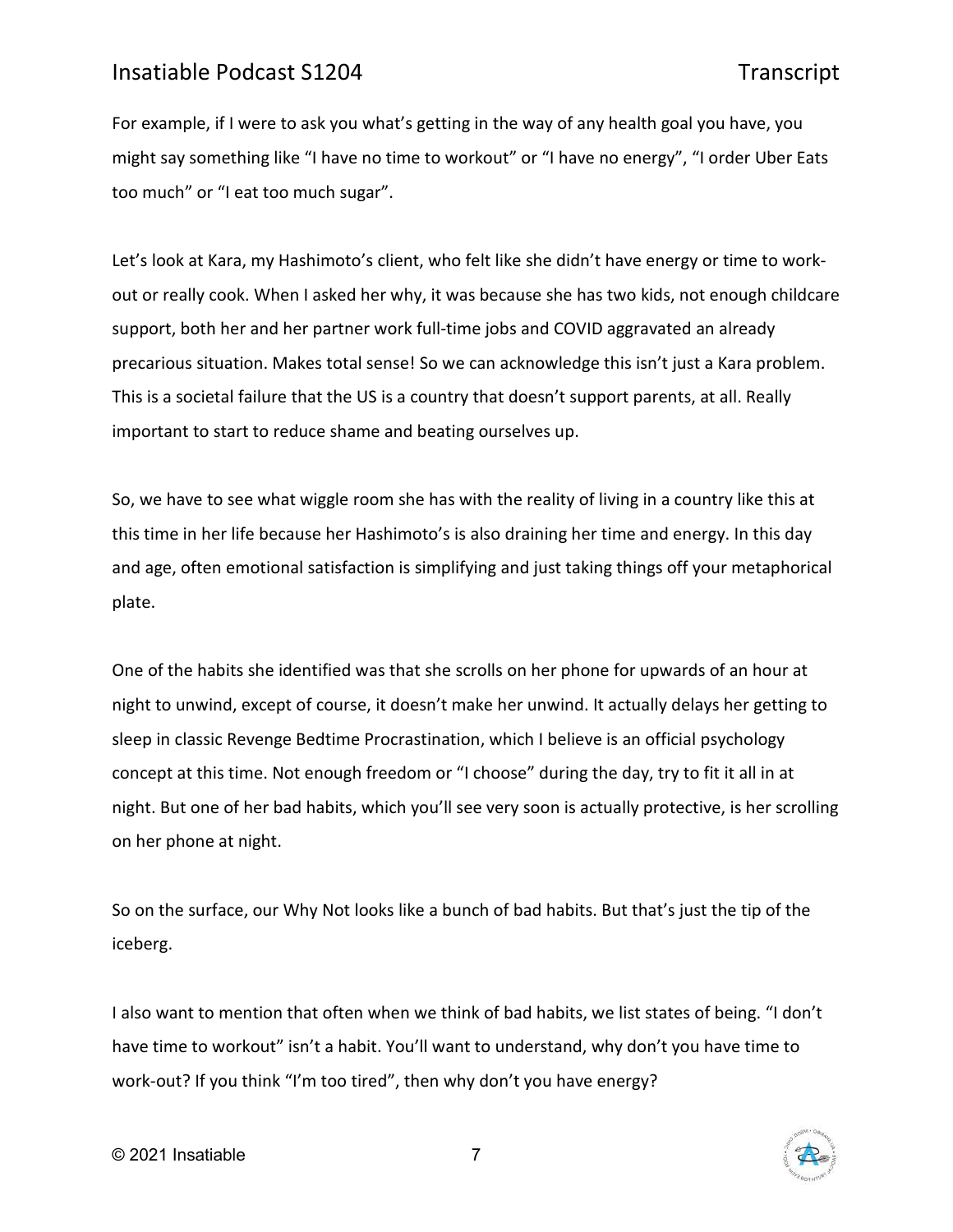We often confuse our ways of being with habits but our habits usually lead to the state of being.

So once we identify our bad habits, it's time to understand they are the tip of the proverbial iceberg.

Let's travel below the iceberg to our Emotional Immune System.

**EMOTIONAL IMMUNE SYSTEM: The Waist Deep Waves**

**Key Takeaway: Our Emotional Immune system is brilliant and has deeply rewarded and protected us. It generates our behaviors based on what we believe to be "good" and "bad", "right" and "wrong".**

Our emotional immune system is basically an unconscious anxiety-management system that works to keep us safe in terms of belonging. I think of this as being in the waist deep part of the ocean. The waves are a little choppy here, sometimes more than others, but you're getting by, based on your ideas of "Good" and "Bad" or "Right" or "Wrong".

From a food and exercise standpoint, we think we know how to generally eat and work-out. When things get choppy, we find another plan that more or less conforms to our general ideas of what the issue is. And with stress, we more or less manage within the same "good" and "bad", "right" or "wrong" categories which again, feel like "I have to, I should, I must".

When you think, "how will they react?", "what will they think?", or "I don't want to be seen at this weight", that is your emotional immune system at work.



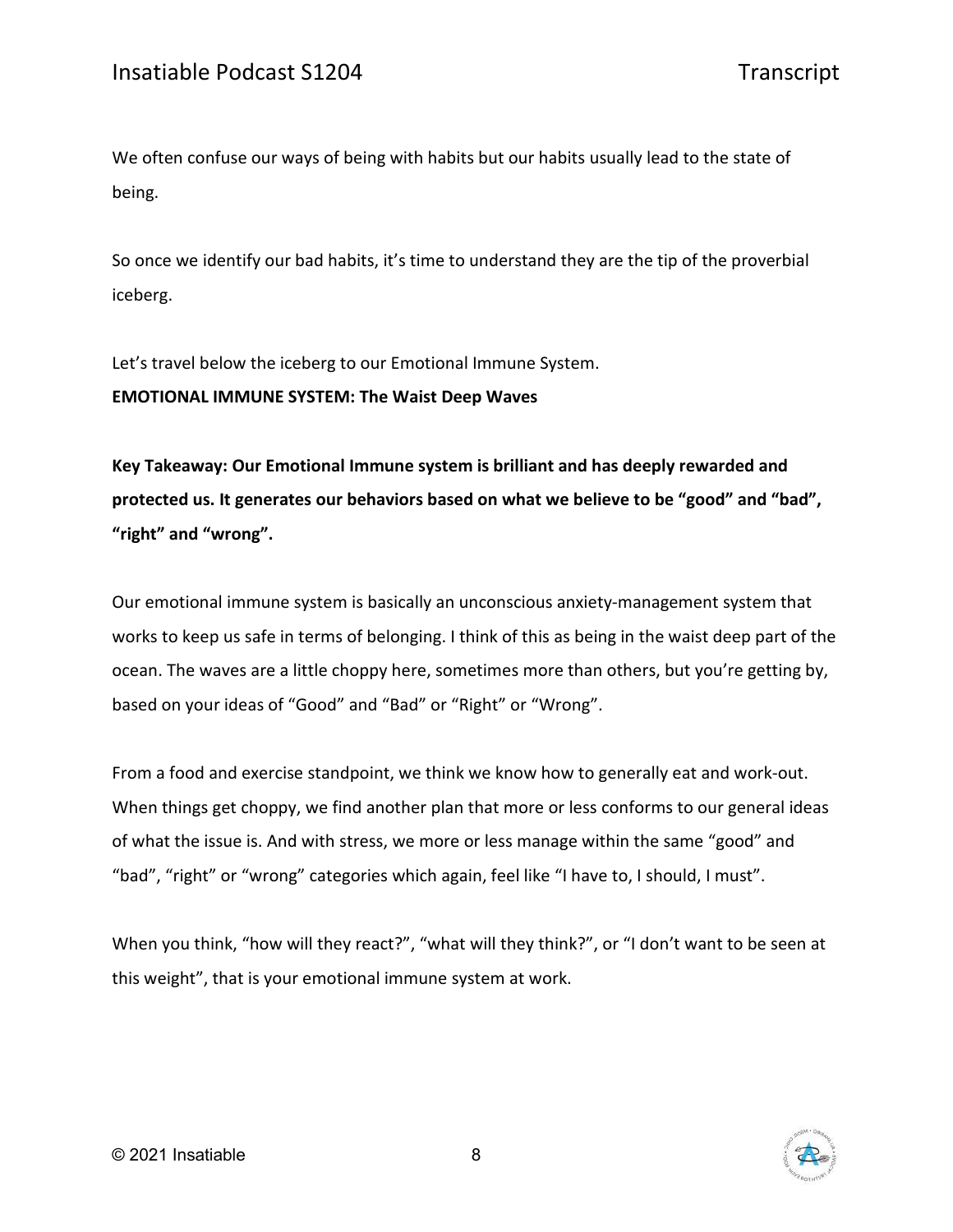Each of our emotional immune system's are different and they are generated from the stories we have about what has happened to us in our lives. These stories have brought us great rewards and kept us safe. Think of your stories as what motors the tides.

Your emotional immune system is beautifully brilliant. All the things you love and are proud about in your life? You can thank your emotional immune system. All the ways you've stayed safe these years? You can thank your emotional immune system.

Your emotional immune system functions very much the same way our physical immune system does. It enables us to thrive and defends us when working properly.

AND...just like our immune system can go haywire from new pathogens like COVID or the general wear and tear from stress, our emotional immune system can start to cause us problems. COVID has caused tremendous emotional stress and challenges that have led to burn out for a lot of us, myself included.

Part of all of this is forces outside our control. And some of it is in our control in the form of our emotional immune system and it's rigid ideas of what we have to continue to do or not do.

And the reason our bad habits are actually protective is because if we were to do the opposite of our "bad" habits and do the "good" or healthy thing, there would be fears and worries that would arise.

For my client Kara, if she didn't scroll, she said what she would feel was doubt. Did I say the right thing at work? Why did I snap at my kid again? How do I have so much yet feel unfulfilled? So the scrolling was protecting her from self-doubt. And when it comes to the stories that make us turn to food, these fears and worries are often laced with shame. So here with Kara, it felt like she was actually the doubt. It wasn't that there was a specific situation at work or with her kid, it was she felt like she was the issue.

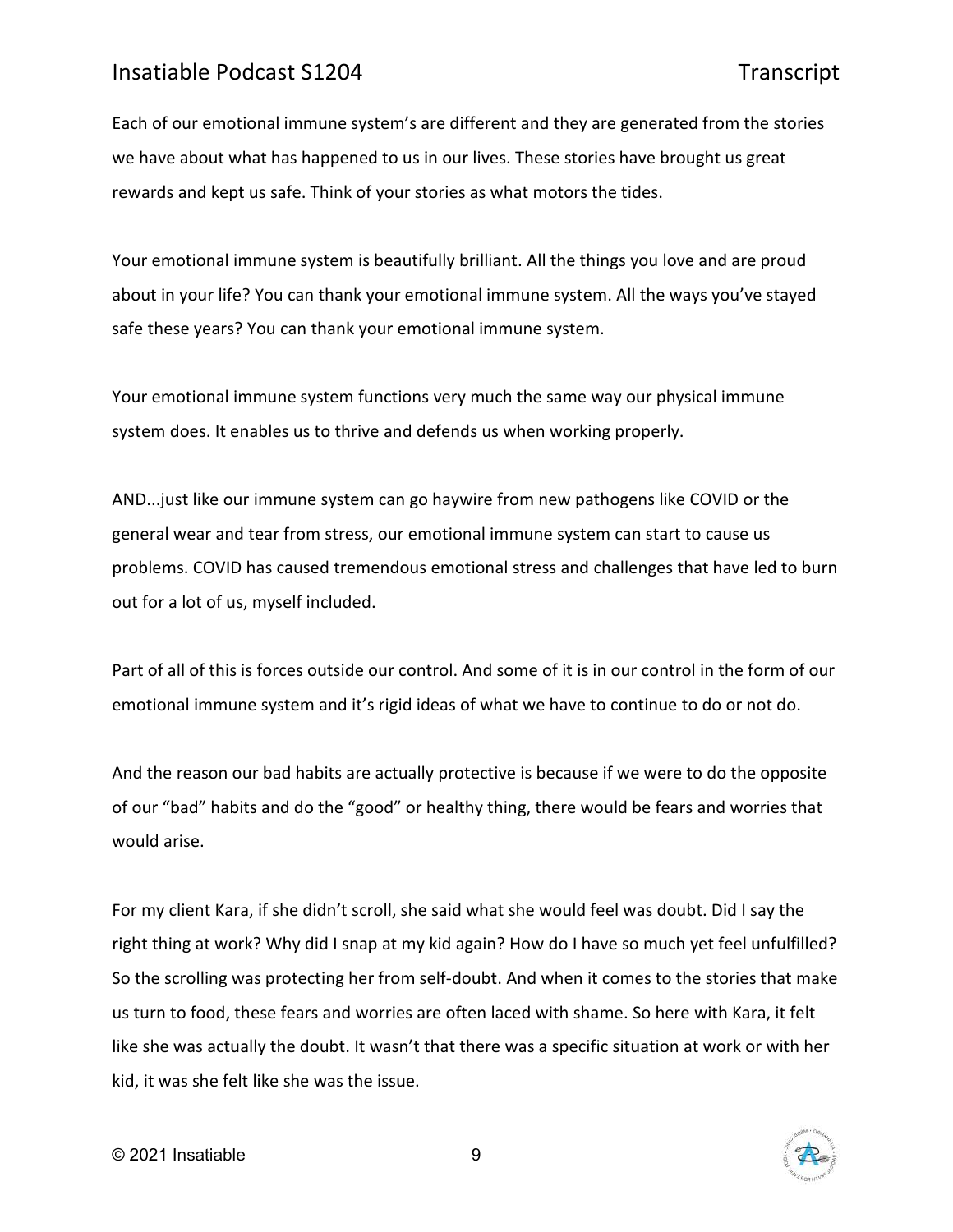For my client Joanna, she realized she often didn't exercise because she worked a lot. Ran her own business. So if she were to exercise instead of work, the feelings of falling behind came up. So not exercising protected her against the sense she was falling behind. And for Joanna, falling behind felt like it would lead to financial consequences.

So our bad habits are protective because they are actually keeping really uncomfortable fears or risks away.

Now, back to our physical immune systems. If they are working well enough, it's most likely they will be able to work through new pathogens or stresses by evolving in complexity. It will now understand how to handle more, right? And often it doesn't just handle more but you get other benefits as well. For example, we know there are cancer prevention benefits for those who have natural immunity from measles, mumps and chicken pox. I remember seeing a functional medicine statistic like 5 or 10 years ago that women who've had measles and mumps have 50% lower ovarian cancer rates. Wild yet makes sense. **This is a medical example but all the great religions, myths and philosophies have this metaphor in them: the challenge is the medicine.**

So what is the challenge and medicine contained in our food battle?

### **Changing our Stories**

**Key Takeaway: We eat when we feel unsafe in our stories. Food is a metaphorical attempt at attachment.** 

Now, if we travel further into the deep end of the ocean, we get to the heart of the iceberg, which is our stories. Our emotional immune system doesn't manage physical pathogens. Rather, our emotional immune system is made up of stories that generate our ideas of "good"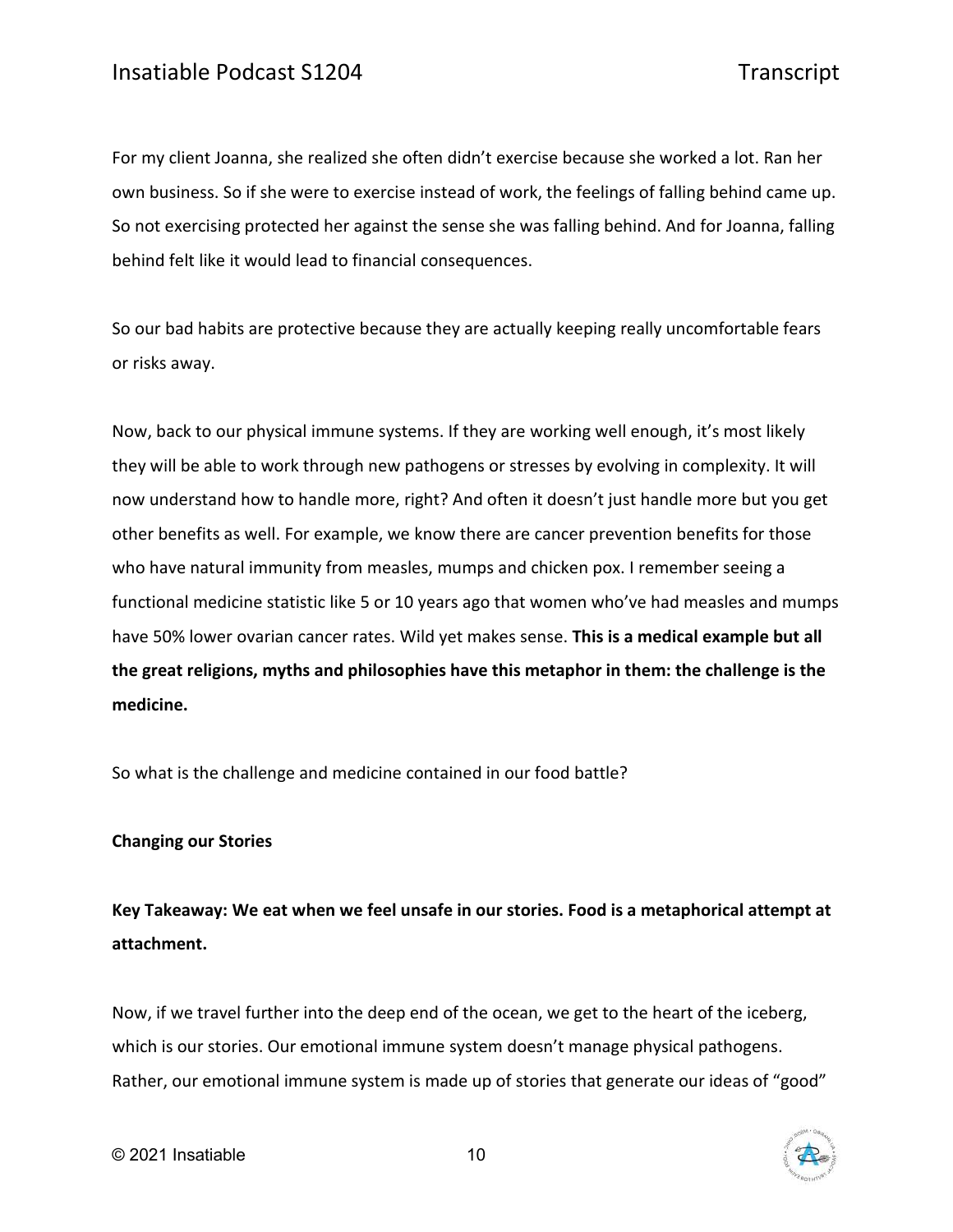and "bad" and "right" or "wrong", about ourselves, other people and experiences. And these ideas are what generate our behaviors when we are in the waist deep choppy waters.

And again, this emotional immune system is brilliant. It works relatively well. In the same way you'd only address your immune system if you had a chronic issue like an autoimmune disease, inflammatory-driven depression or something like an acute stress like COVID where you want to build your immunity, we will most often only feel the constraints of our stories when we have big dreams and goals like food battles, that we have trouble accomplishing. These challenges are considered "Optimal Conflict" by developmental psychologists.

Optimal Conflict is defined as:

- The persistent experience of some frustration, dilemma, life puzzle, quandary or personal problem that is…
- Perfectly designed to cause us to feel the limits of our current way of knowing...
- In some sphere of our living that we care about, with...
- Sufficient support so that we are neither overwhelmed by the conflict nor able to escape or diffuse it.

When I was teaching this to my TWF Certification group, I described it like Plantar Fasciitis. You can't get away from that heel pain. Doesn't seem so major but OMG, it limits you in so many ways. Sometimes it will feel better than others but it's painful enough that you're going to do whatever you can to relieve it.

Now the key here is the sufficient support so that we are neither overwhelmed nor able to escape or diffuse it. What breaks my heart is often the support people go to get for their food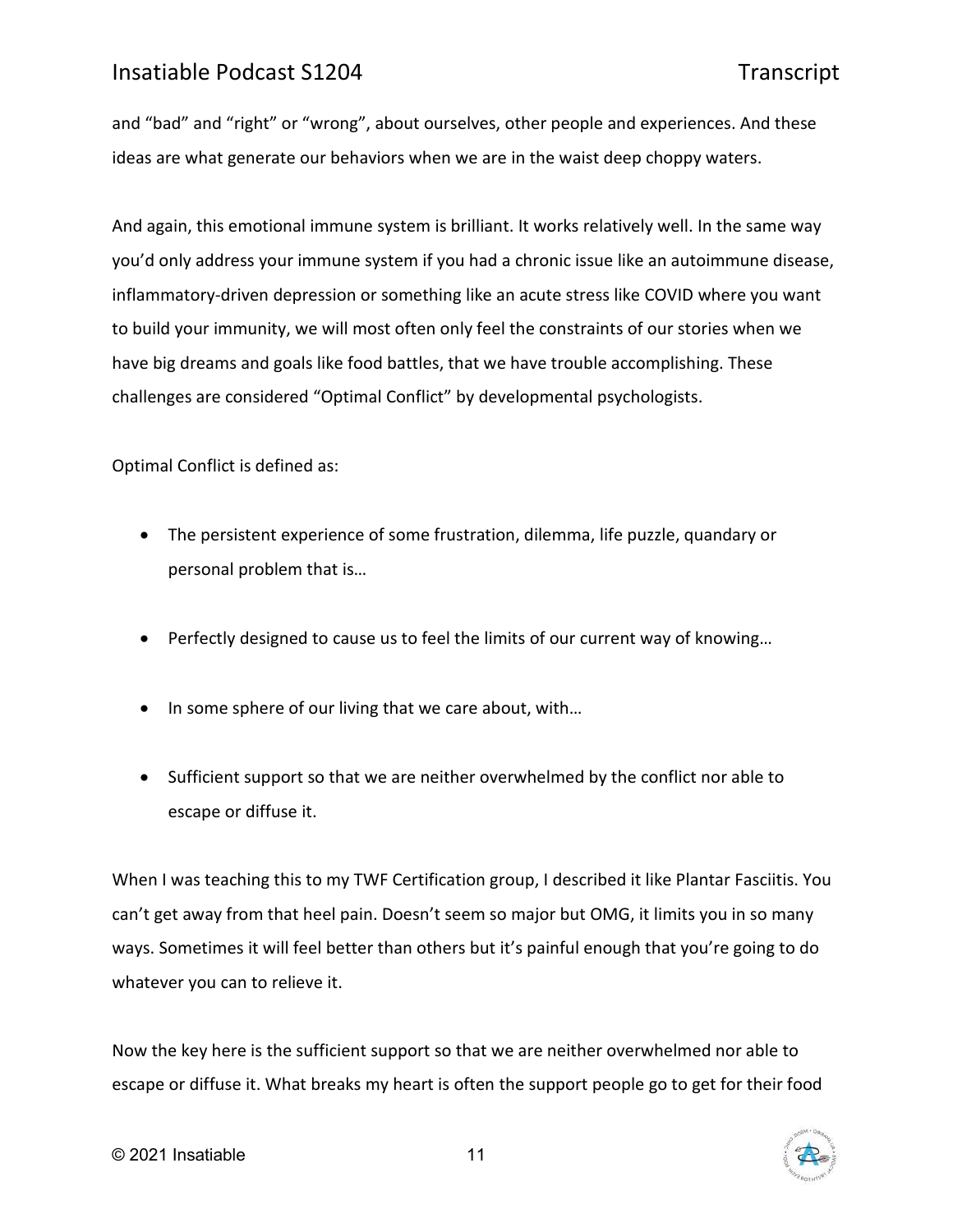battle further shames them and actually builds up their stories and lack of safety in the world. They end up feeling more broken when one more thing doesn't work. Or the approach isn't truly addressing the root reason we often turn to food has nothing to do with food but these stories.

This is also why some of my clients have tried CBT yet found it only can take them so far. CBT is pretty popular for eating issues because it is evidence-based. CBT is focusing on changing how you feel about food and food choice yet often we aren't eating because of the food. We are eating because we feel unsafe in our stories and eating is about safety or attachment from where we feel unsafe in our lives.

This is because food is also about attachment, which is its own podcast. But to summarize, when we are babies, toddlers and in those years before we narrate our lives, one form of safety is food. And ideally it's enough food and coupled with comfort. And its still about safety today. We need to eat!

Eating to feel safe and comforted doesn't necessarily make logical sense as adults yet it provides a wired in felt sense of safety because we all have a strong drive for physical and emotional safety. It's primal.

If you think about times of your life you fell off track with your eating, there was probably considerable stress in your life. When we are stressed, part of it is the issue itself and the other part is we detach from our needs. This deprives us of emotional satisfaction in the process.

For my client Kara, she realized her self-doubt fear was tied to everything falling apart. And that's because as a child, her parents divorced and she took some of that on and so became the person who was always trying to fix everything, her kids, the people she managed and her husband. And it wasn't just her parent's divorce, it was other real things happening. All this fixing to have control of other people was an attempt at the safety of everything staying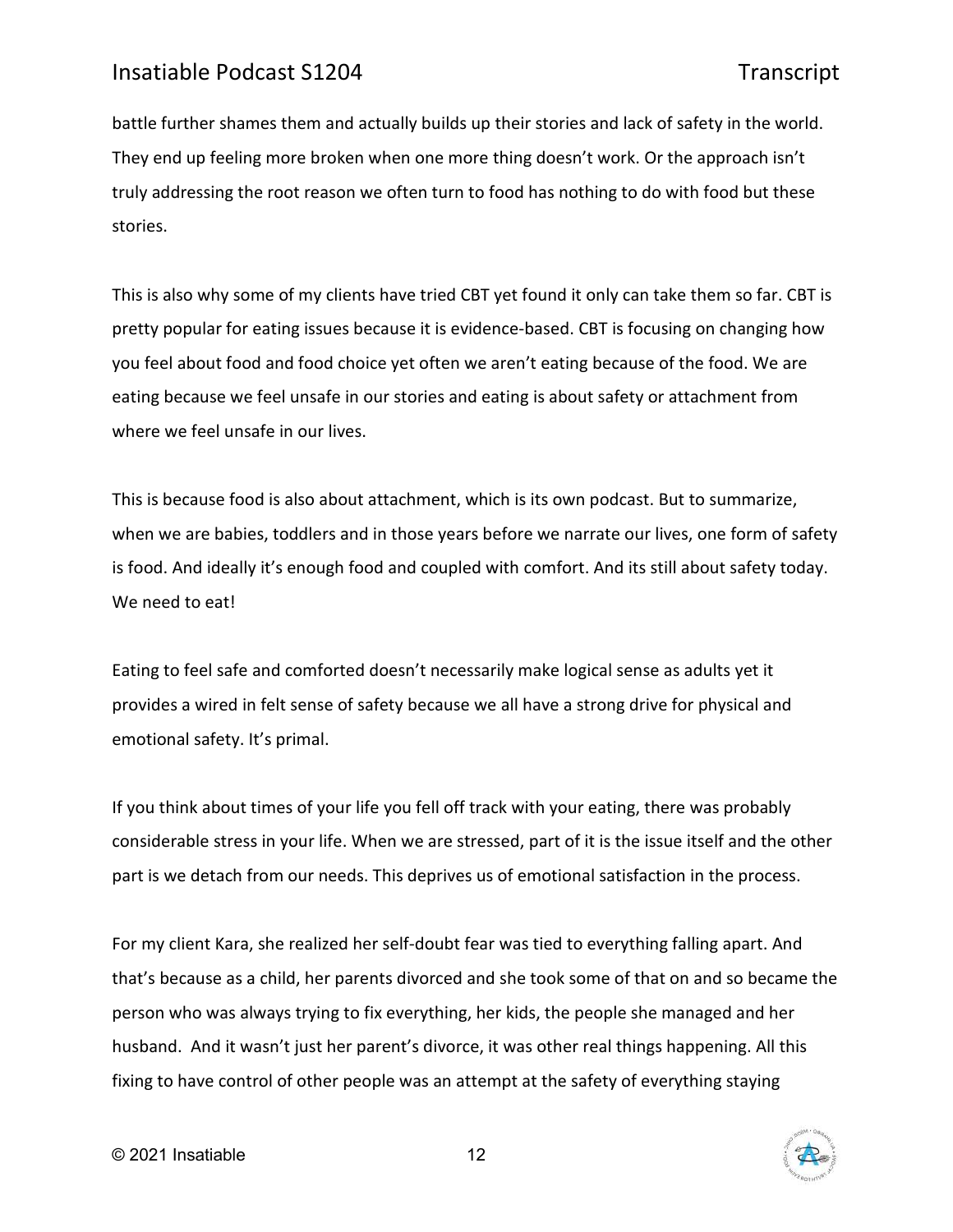together and on track. Yet it added considerably more chronic and unpredictable "have tos" and "shoulds" to her list.

We each only have so many "have tos" and "shoulds" that can fit in a day. So something had to give. For Kara, not eating gluten free was the safest thing to give, especially when it caused disappointment with her kids, who she took their disappointment as about her rather than kids needing to learn limits.

Our work together was to evolve her ideas of how to be "good" in the various relationships in her life, which were informed by if she was fixing and rescuing or not. Our work together was to learn to discern what was hers to not take on and what wasn't hers to take on.

From this understanding, Kara's not being gluten-free made perfect sense. Because when Kara felt like she couldn't help enough or fix her kids, team members or husband's issues, she doubted herself and ate because she was worried about things falling apart on account of her not doing enough (again, the shame piece makes it about something broken in us).

And again, the various stories in your emotional immune system have served you brilliantly. They've kept you safe and helped you accomplish what you're proud of accomplishing in this world. Kara's stories made her an incredible leader and she was doing a great job with her kids. It just felt like it was also burning her out. And, was there a way to "work smarter" as they say and enjoy all of this more? Turns out YES there was. And that was the deeper freedom I think most of us are craving in food freedom. That we can feel safe emotionally and have more choices there.

Because the gluten-free fell into place once she cultivated a new sense of safety within herself that she could trust herself and relate to those around her in a way that was much more emotionally satisfying.

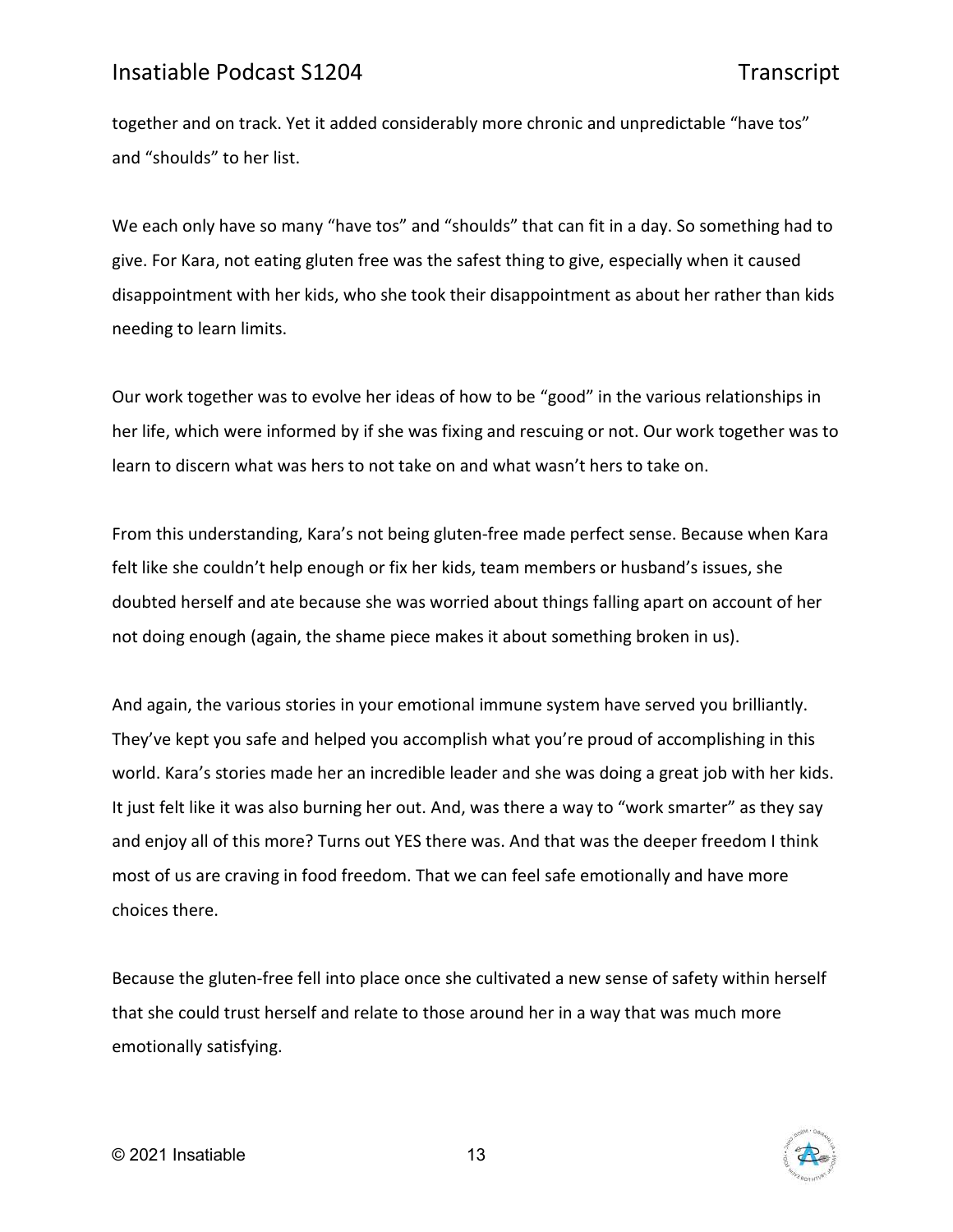I chose this evidence-based framework because it doesn't gaslight like a lot of coaching theories and approaches do. Sometimes our stories are true. They freaking came from somewhere! And, they aren't always true. When we have something like a food battle or other optimal conflict, the opportunity is to see more nuance and complexity in our stories, rather than things being so "Good" and "Bad", or all-or-nothing is how it's often felt.

For example in the coaching world, they will tell you scarcity is a mindset and to think abundantly. Can you see my eyes rolling? Guess what - scarcity is REAL. Capitalism is built on that! And, it's not always real. And often what we want most, deep connection and impact, is generative, meaning the more we create, the more there is.

While we are on the subject of critiquing some coaching models, HA, And what's important to realize about our stories is they're different from emotions. Emotions are usually defined as the physical sensations we feel that arise in our body. So for example, anger involves a certain bodily response. And in a lot of emotional eating coaches will say "an emotion only lasts 90 seconds." And the idea is that if you can wait those 90 seconds, the discomfort will pass. And in the case of emotional eating, you won't suddenly want to eat anymore.

However, when an emotion contains a story, like "If I have self-doubt (which again is often mixed with shame), things will fall apart", it becomes a feeling or story about that emotion. And feelings take a lot longer than 90 seconds to fade in discomfort. In fact, stories, when activated, tend to create a chronic felt sense of stress in our lives. You can see with Kara how that story will affect her everyday of her life that there is a real or perceived threat of things falling apart.

My client Joanna, she had a story around being behind meant she was being lazy, which would lead to her being worth nothing financially. And in the process, discovered how this was a metaphor for her self worth and being worthless, as work was the most rewarded thing in her family of origin. So she wasn't just working hard for money, she was working hard to preserve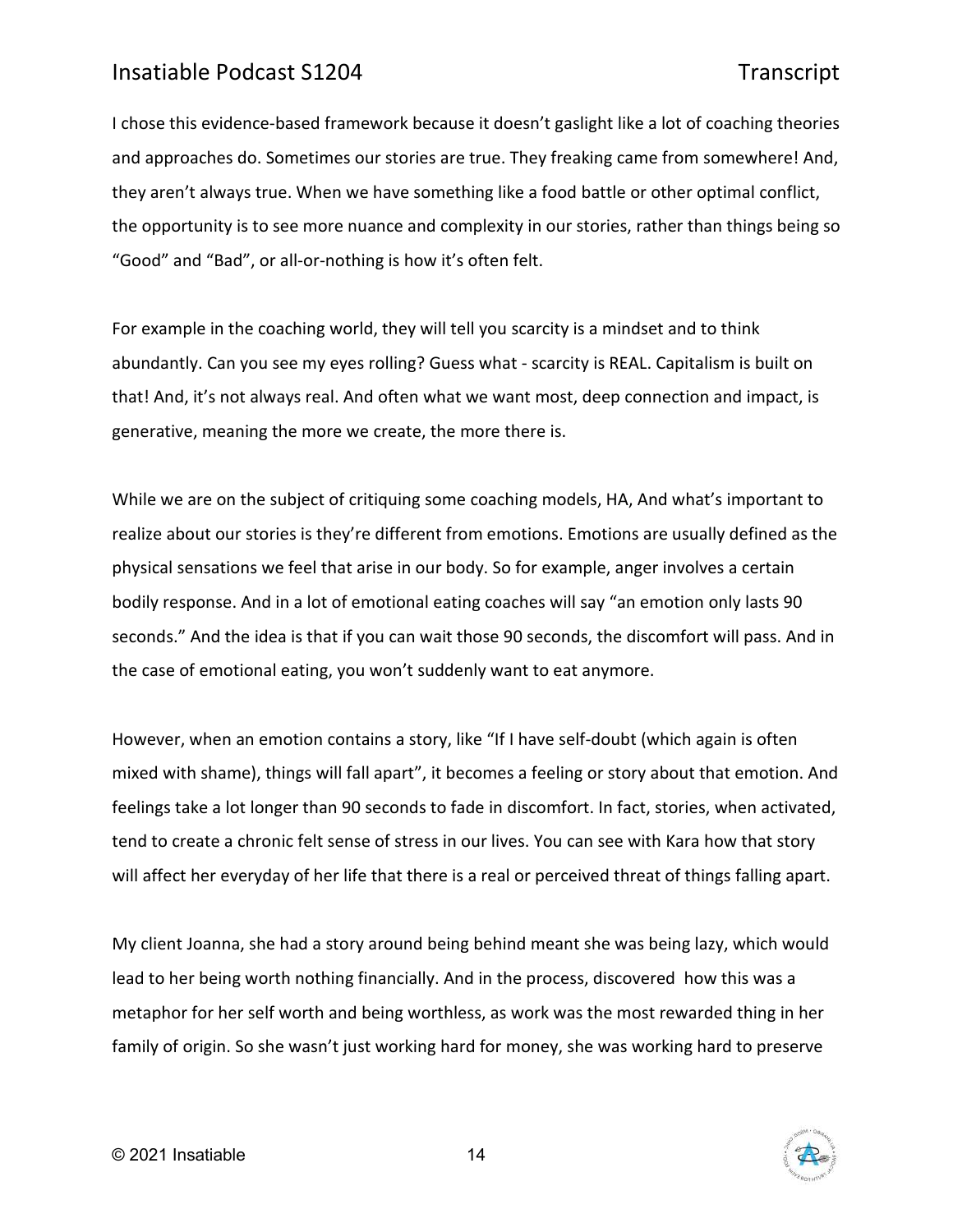her belonging in the "hustle" circles she was part of today, very common in entrepreneurship. Often the values we learn at home we then find industries that match those values.

In our work together, we had to redefine hard work on her own terms and expand the "good" and "bad" definitions of lazy and hard work that she had learned from her family and current peers. She discovered the value of that recovery piece of resilience and also how eating well and exercise could add to her work quality versus take away.

Another example is the story many of us have about our weight. Clients will often say, "everything is OK, but my body makes it feel like there's a cloud over everything". That is your emotional immune system that holds a story around what your weight means in your life, including what we think would be different if we were just at a "better" weight.

For example, I met Carlos at what I thought was a "bad" weight, which was 30 pounds heavier than I thought was possible. I still don't know how I came up with that number. I didn't have any understanding at the time what was happening but basically, our being together forced me to see that my ideas of when I could date and find a partner weren't always true.

What I didn't have language for at the time was I was waiting on my weight to reduce my risk of being judged, rejected, disappointed...all horrible feelings! Because were there men who would've judged me as unattractive? Most definitely.

If you have a weight story, maybe it's kept you from judgement, rejection or failure too. Because we do live in a fatphobic culture with thin privilege.

And it turns out thinner people get judged, rejected and disappointed too. Relationships are very complex yet we often think our looks will make it much easier. We will be judged, rejected and fail for reasons other than our weight. HA! And perhaps, our weight doesn't always have as

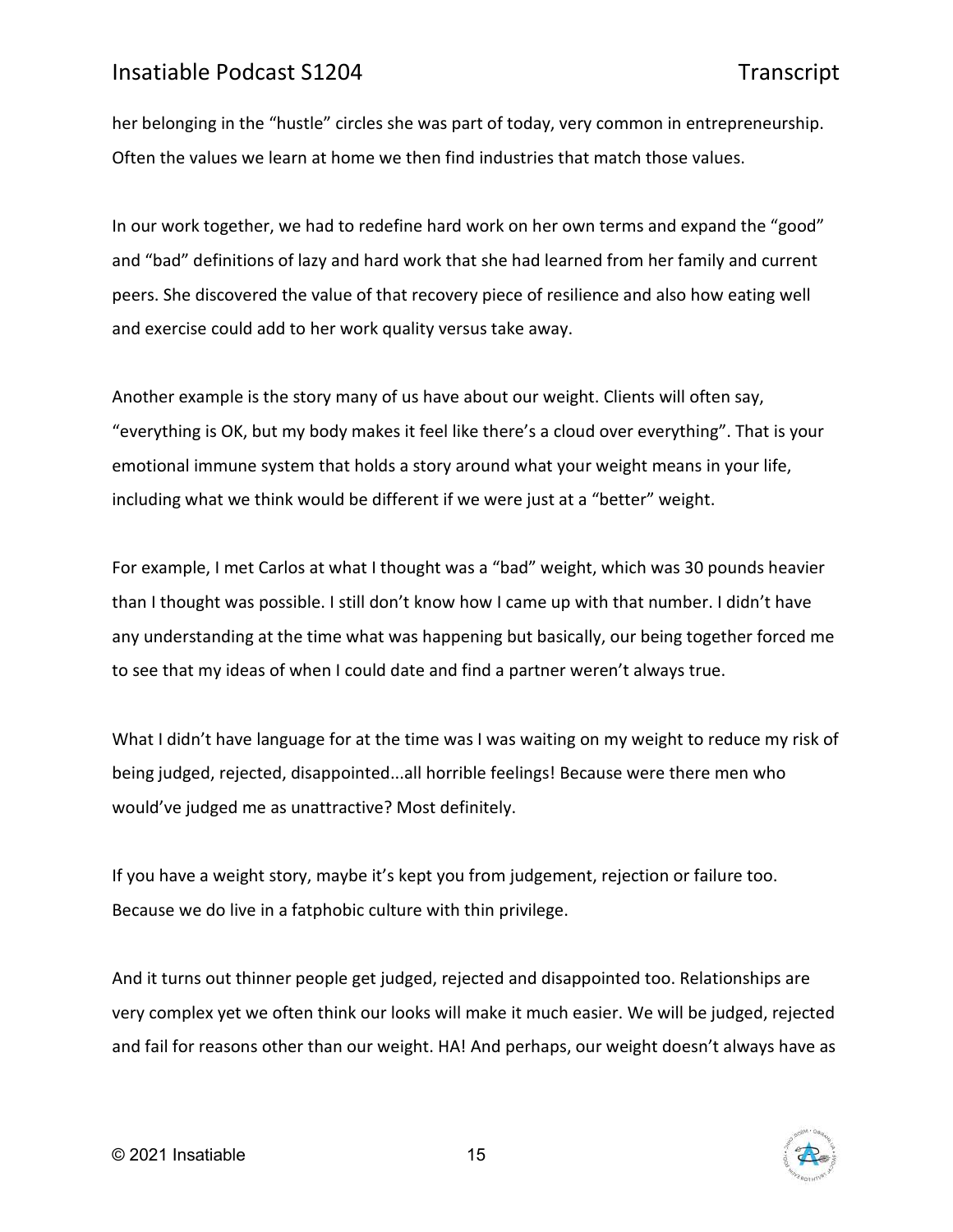much weight as we think. The obstacle and path is to be able to see more nuance and discernment, rather than tying everything back to our weight.

So our work in Truce with Food to increase emotional satisfaction by challenging our stories so we feel more safe in them, which often includes having more of what we really want versus what we think we have to put up with, so we don't turn to food for safety.

And to do this, we need to decide how we want to define our values, usually with an expanded definition we've learned from our family or peers (industry) and lead from there.

For Kara, she realized she didn't like trying to fix or save everyone anymore (she didn't realize she was doing this before, she just thought she was helping). Rather, she wanted to be there for them, listen and better support her team, children and husbands own growth. So much less work! Things falling apart happened so much less and when they did, she now had the resilience and mindset skills to manage that too. Her food, including gluten-free, fell into place without white knuckling anything. Sometimes she still felt deprived when her entire family was eating gluten and the deeper relationships she had with them now from no longer trying to fix them no longer made her feel like food was the only way to belong or connect in those occasional meals.

For Joanna, she realized she valued having more time to do things in her business and the creativity she brought to her work was more important than always getting it done faster. We evolved her definition of working hard to be about impact instead of just busy. This also shifted the type of clients she wanted and she was able to get clear on what she needed financially and better plan for that, which included having more savings because she also started saying no to certain clients and raising her rates so wanted to plan for a new understanding of the rhythm in her business. And she found other entrepreneurial circles who were anti-hustle culture. Super fun!



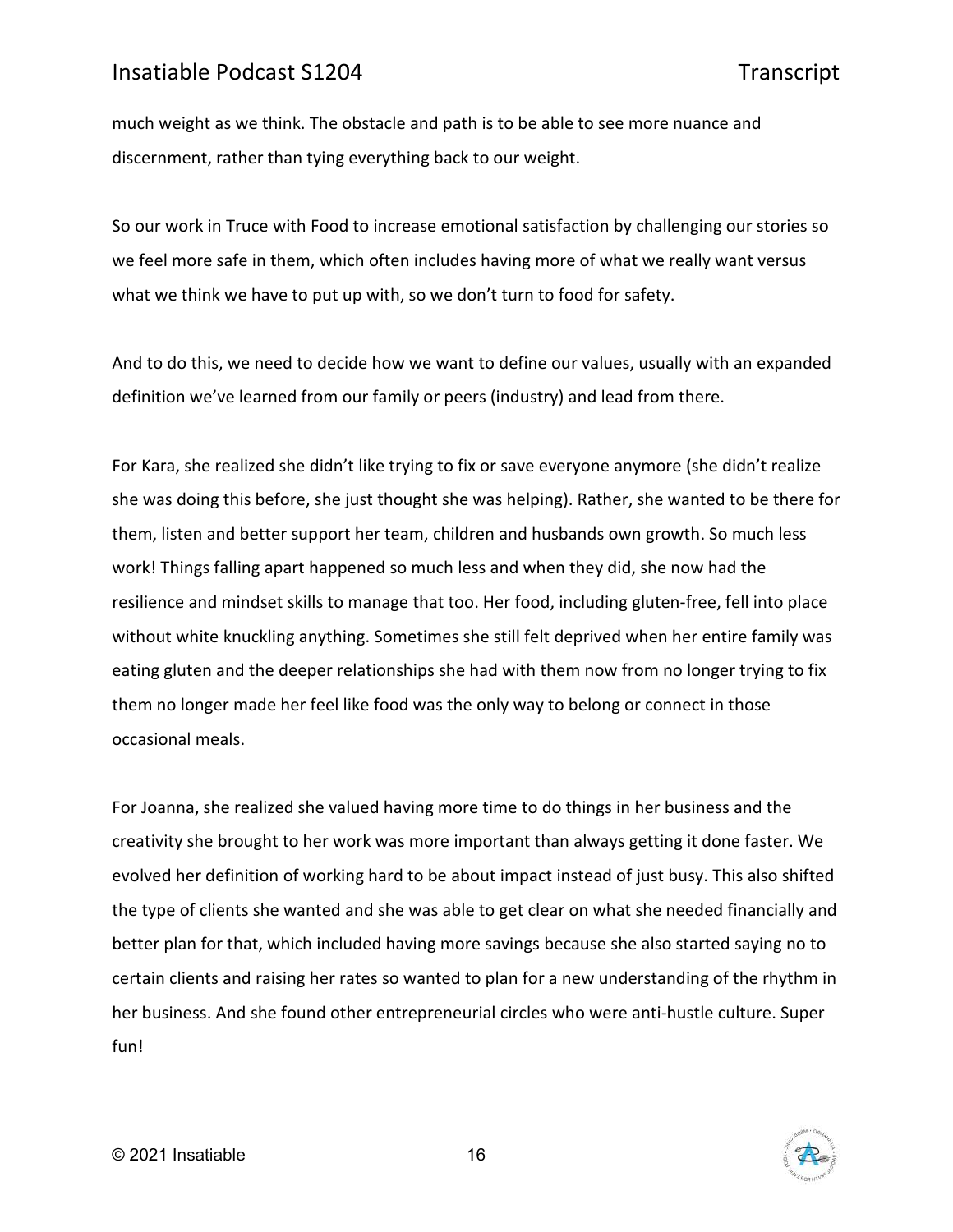Of course all of this just didn't happen. We worked together over months and not all our new choices always work out like I'm describing here. Sometimes these choices can involve making really hard decisions.

I shared my own example about my bad habit being not tracking macros. What I realized after I reflected, because I can do a lot of this work very easily since I've been building the skills for so long is that I had been overfunctioning in my life the previous three months and was burnt out, so there wasn't any energy left over to track, because while it's a small part of my day, it still takes emotional labor and effort.

So the issue was why I was overfunctioning for the last three months? What was the story that led to that? And again, a lot of it was insufficient childcare, Eça was sick and not sleeping from his entry into daycare. There wasn't a lot I had control over. And, some of it I did, especially around my work load, but I got some stories about work ya'll!

One of my deep fears that drives me is around being powerless and the story I have is that if I'm powerless, I'll have to settle. And if I have to settle, I'll be like everyone else. What's become very apparent to me these past couple of years is I have a strong need to be exceptional. It's freaking why I thought I would crack the diet code. In a dark twist of fate, it being hard to diet and keep weight off actually fed into part of my repeated diet attempts. I'm like "I'll figure this out". Again, all unconscious until the past couple of years. This identity is big with some of my clients - felt as the Super Woman identity often.

And I've been able to accomplish some really exceptional things from this story, both around my health and my business/work in the world! It was great when I felt exceptional for defying my infertility diagnosis and doing an unmedicated birth and awful when I felt exceptionally powerless when my breast milk never coming in, how my body felt like it continued to breakdown post-pregnancy and really struggling with the transition into parenthood and felt like I was a bad exception there too.

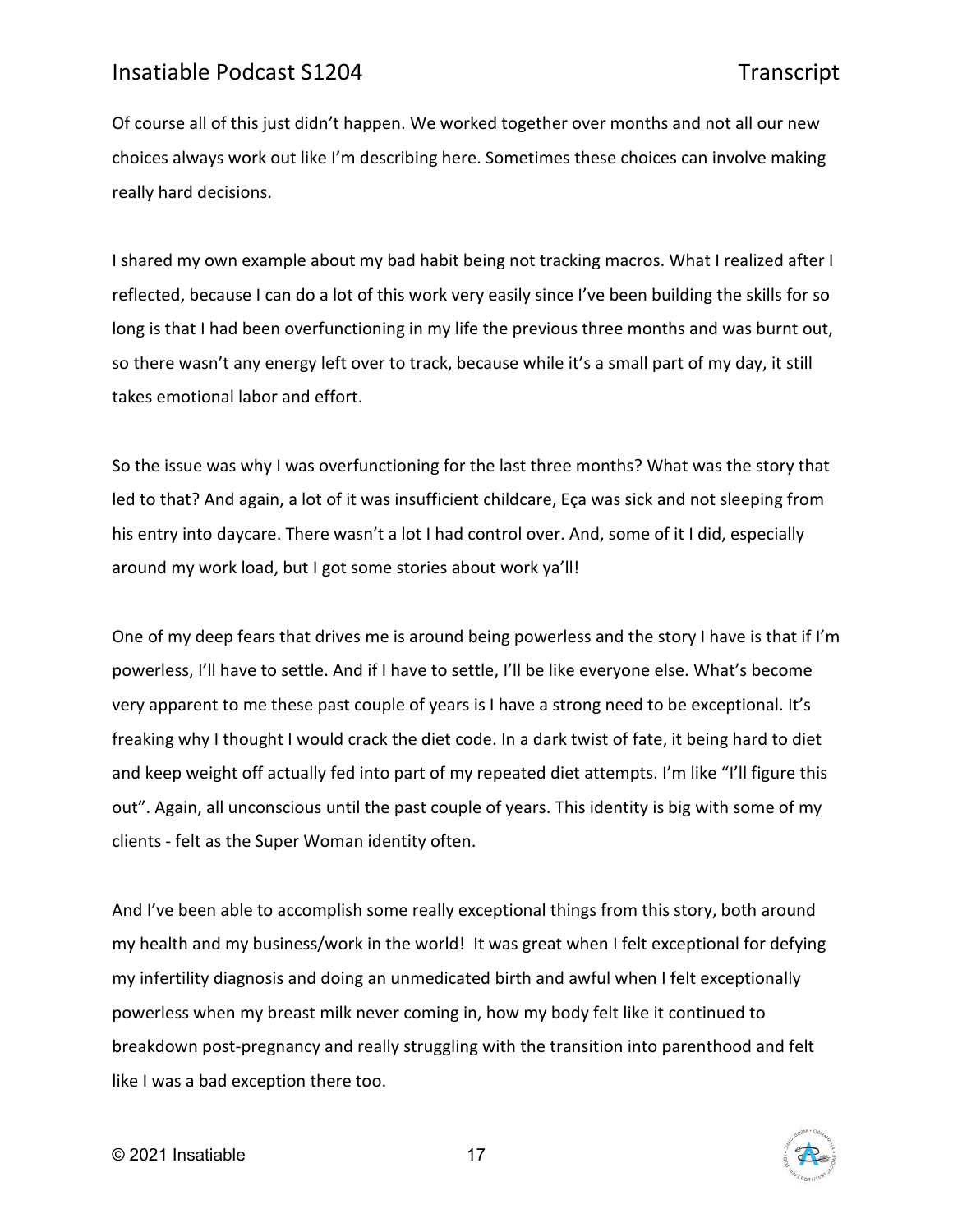So I've been making some real changes in my life in how I work so that it can be satisfying while also being a parent. My life has evolved in complexity and so my values and thinking will have to as well. I'm really grateful I know how to do this for myself, even if it means making some hard choices that I never saw myself doing, particularly around slowing down and working less.

And yet this is what it means to be alive - to take risks. That's because to be alive is to take on risk. The goal is to get to do more of the "I choose this risk" versus thinking we just have to react like we always have, which often makes us feel more unsafe, especially around food!

I do believe there's a way to get better at risk so we develop the psychological safety within ourselves. Psychological safety is the ability to take manageable risks (h/t to my friend Sas Petherick for that definition). When we have enough of this safety, we no longer turn to food for attachment. We attach to what we want from life and learn how to navigate the twists and turns of our big goals. And this is the heart of the TWF story revision process.

So to summarize, we have bad habits that are protective. Because to do the opposite of these habits would generate worries and fears from our emotional immune system, which is comprised of stories about our lives that make us feel unsafe.

Now I know this has already been a lot. After we do this opening exercise in TWF where we diagnose our stories, people feel like they're in a snow globe. It's a radically different way of looking at our goals and selves.

So if you feel like you've gotten enough, take a beat. And again, if you want to check out how this all applies practically to your life, join me on Wednesday December 1 and 8 for a free 2-part masterclass workshop series called "I want *to want* to be healthy" at [alishapiro.com/masterclass.](http://alishapiro.com/masterclass/) It's like a TWF masterclass.

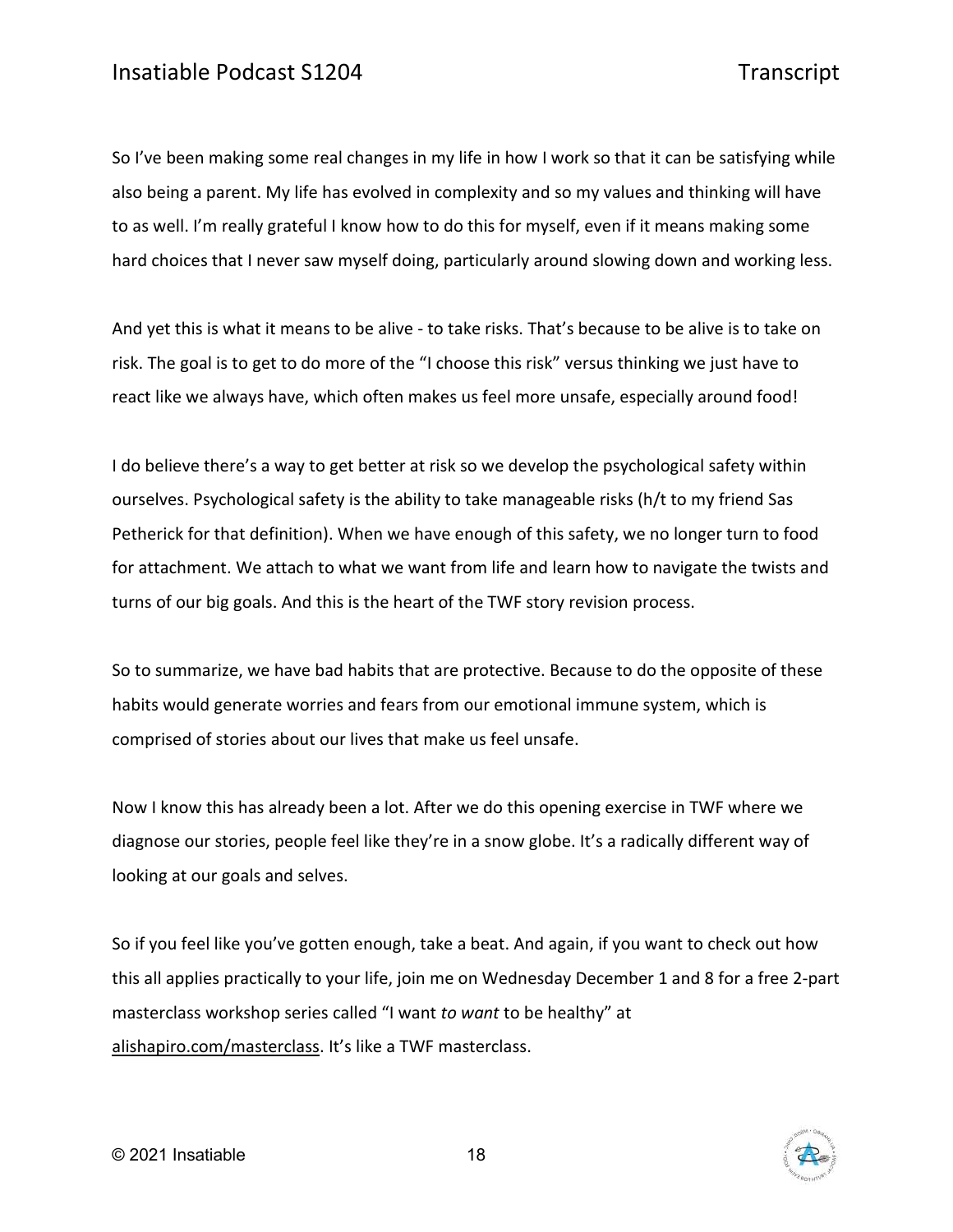If you're curious about how we have to change our stories, I'm going to continue on. Because the real work to end our food battle is actually getting out of the all-or-nothing or "good" and "bad" binary of our stories.

I'm not going to go into a ton of detail here because the podcast is already a lot to think about but I know my clients love the research like me.

As a broad overview, many of us are in what's called a socialized mind around our food and certain stories in our emotional immune system.

A hallmark of this mindset is we often think in good and bad binaries. It makes us extremely judgemental of ourselves, other people and the experiences we have. We have a track in our mind about what it means to be good and bad, right and wrong with our food, exercise and just about everything else.

And this is because in this socialized mind place, we make sense of the world based on the authorities in our lives. And it's part of adolescent development to receive a moral compass from the authorities we identify with in our lives. We all do it. Most of us, if not all, come off the conveyor belt of adolescence into this stage of development, usually in our 20s. And it's not a bad thing. It's just that we trust and believe in the people we identify with. That's our parents. Our peers. Our work culture. And our church.

And in the health and wellness fields, many people claim to not be religious but spiritual. Yet what often isn't understood is we often transfer the values of white Christinaity onto our food and body. Again, another podcast but it's really important in this domain to understand that many of our "good and "bad'' ideas around food and bodies are one set of ideas, not the truth.

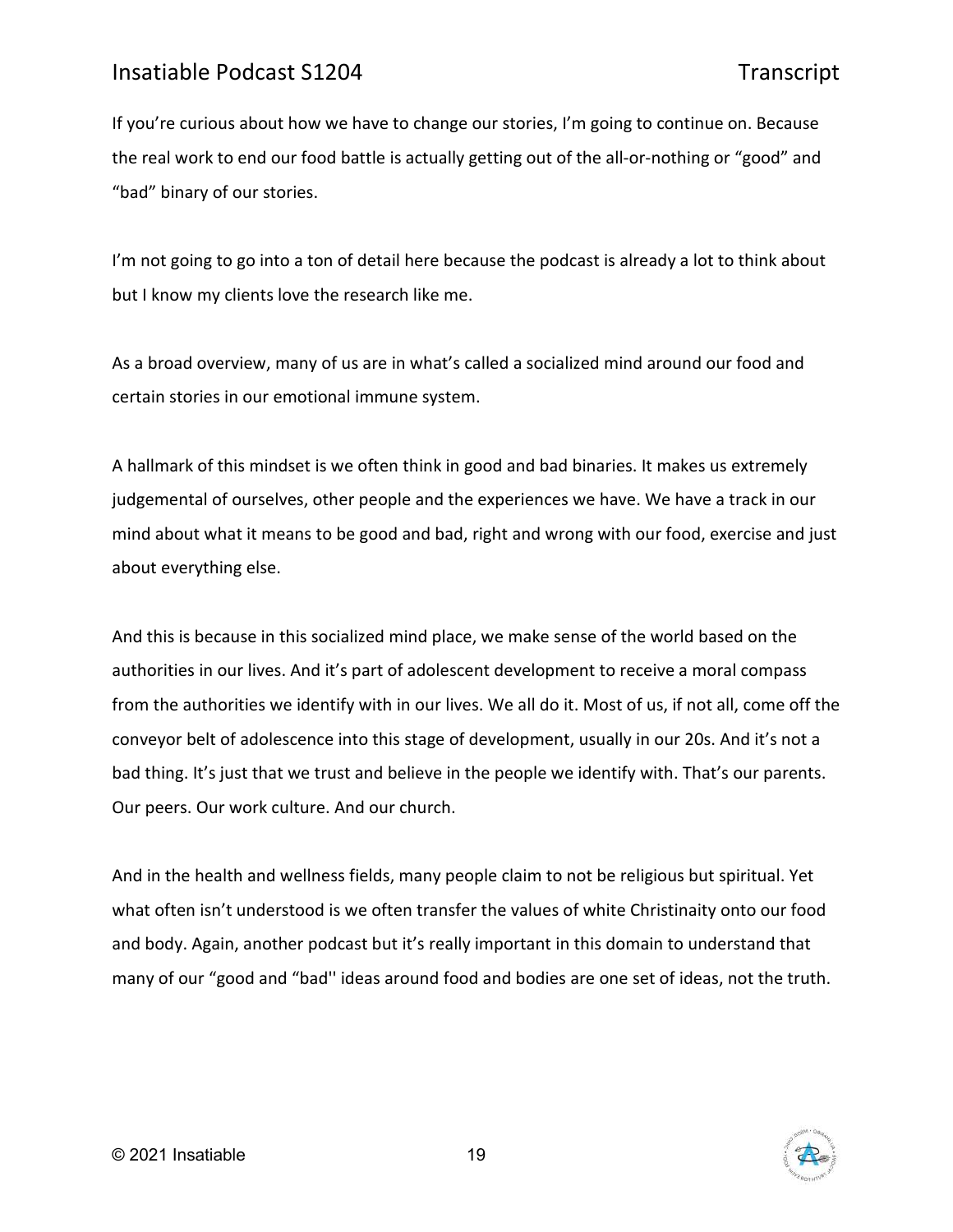How patriarchy, white supremacy and capitalism come together to define the values around discipline, sacrifice, hard work, productivity, being in control and success inform what we think of as "good" and "bad" foods and bodies.

There's a specific version of these values that aren't often questioned. Yet we need to if we are going to have deep, emotional satisfaction, with radical food freedom a side-effect of this. And in fact, the working definition many of us have of these values are unbalanced and unsustainable and why burn out is such a hot topic right now. I think COVID made that painfully clear.

But, back to our development. Our sense of self in this socialized mindset is dependent on the relationships we have. Therefore, we are most concerned with "what will they think?". Again, this is a really great way to relate to the world at times. We do want to be considerate of others and yet it often holds us back unnecessarily. And even self-identified rebels can be in this stage! Our sense of rebellion is still in relation to what we learned and is often still binary...even thinking we are only rebellious and not anything mainstream for example!

Also in this stage, because of our binary thinking, we often oversimplify things. Therefore, we think there is THE ANSWER in the form of a diet and the problem is just finding the right plan versus increasing our need to be with more complexity about how safety, and our stories influence our eating.

When we become self-authoring, we can start to actually see our stories, rather than "that's just how I am" or "that's how life is". I hear people say all the time, "I can't eat just one cookie" or "I am not a group person" or "I don't do hard things" as if their a fixed personality trait instead of a way of being that comes from our past and can be changed once we understand why we are that way.

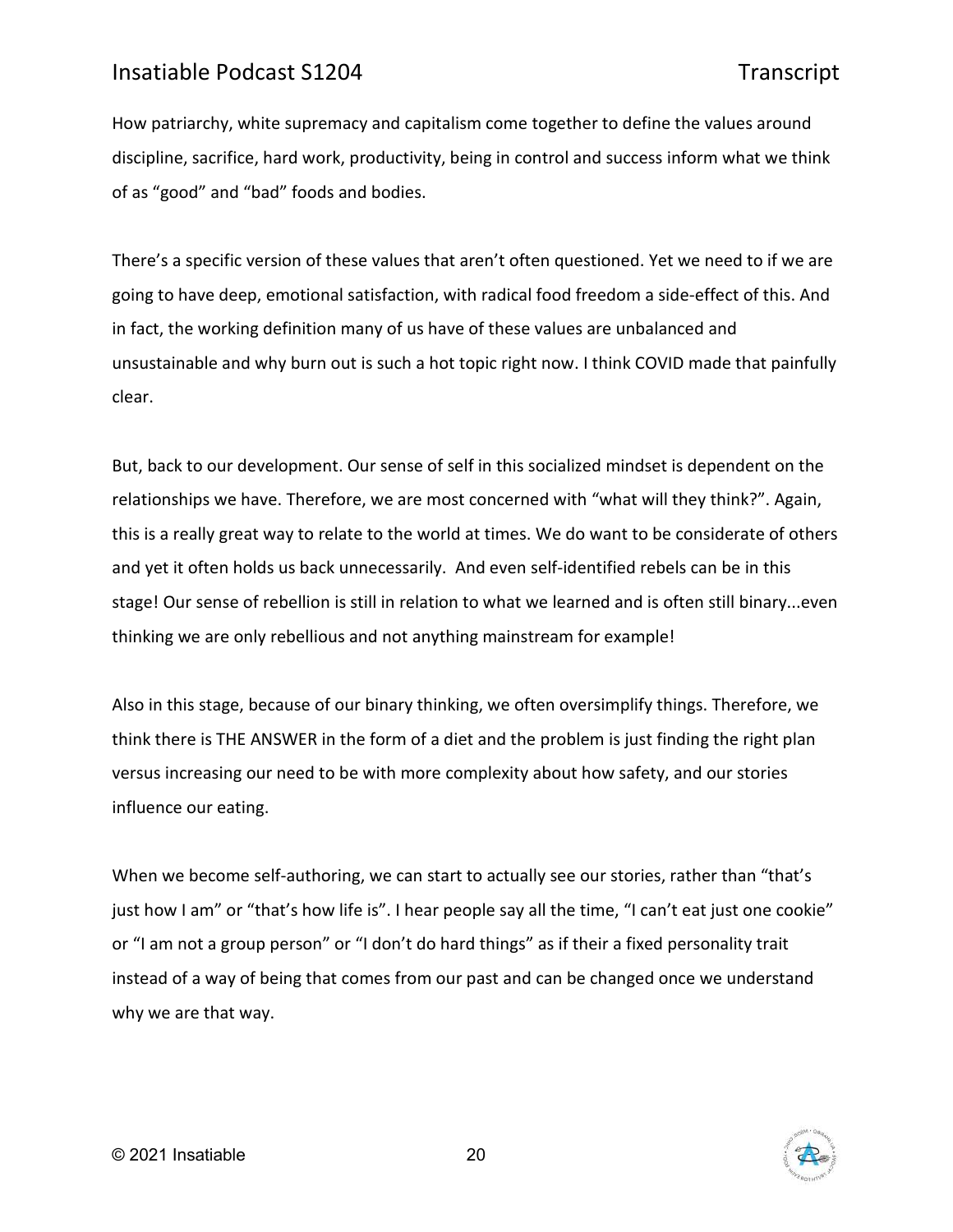Kara and Joanna didn't realize that how they were reacting to their relationships and work were a learned way of relating and they could unlearn and choose something else and hopefully improved upon what they had learned.

The self-authoring mindset requires being able to see the expectations we are operating from, those "good" and "bad", "Right" or "wrong" beliefs and judge the expectations. In other words, we question what feels normal to us. This creates an I or self that Dr. Robert Kegan who created this theory says "picks up the psychological pen" to self-author or discern what we agree with and don't from the authorities we've identified with.

In this process, we can start to make other choices and honor the complexity of there not always being a clear "right" and "wrong" or "good" and "bad". That there are so many choices in between. What we call in TWF: Option C.

So to bottom line it, the work to become self-authoring with our food involves identifying the stories in our emotional immune system, connecting with our stories to our eating, and then redefining or self-authoring our values and what values we want to embody in the stories that make up our lives. We then build our capacity to be with increasing complexity which translates as being able to be more nuanced and discerning. TWF Clients are like: this is so complex. How did I ever think this was just about diet and exercise before?

And in this day in age, we are being forced to grapple with increasing complexity whether we want to or not. And the more complexity we face that we don't feel equipped to handle, the more we will eat to feel safe!

When we become self-authoring around our food, which is challenging our ideas of "good" and "bad" food and food choices and in our stories, we can start to step back from what we learned in diet culture and learn what foods work for our bodies based on how they make us feel,

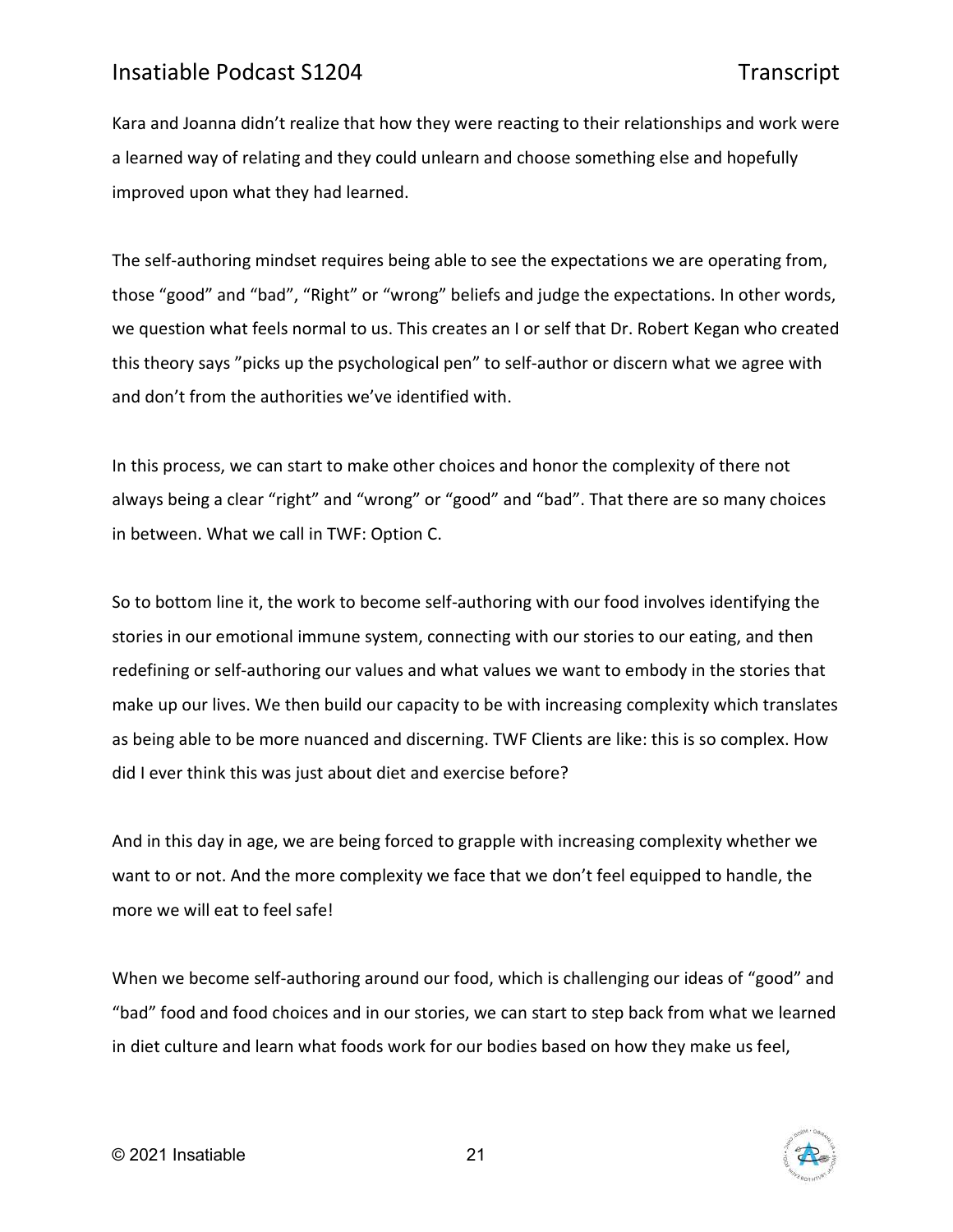versus rigid "good" and "bad" categories. Often some of what we learned from diet culture is useful.

The Zone diet introduced me to blood sugar. It was a great start and required lots of tweaks for my body, especially as I advance further into menopause. But was a really useful starting place. It also had a lot of blindspots.

We can also learn how to eat sugar to be moderate and that it's not always bad. When one day we hear, coffee is great for you. And the next article we see says it's bad, we can know if that's true for us and in what context. For example with coffee, a major way to reduce cravings is to drink your coffee with food, not before breakfast, because of its effect on your blood sugar. This is one example of a million why learning our bodies and context is critical.

In the self-authoring space, we often start to see food beyond its influence on our weight. Weight concerns don't magically go away. Yet we are willing to start to relate to food and our body in new ways.

In my own life, one of the ways my own self-authoring development continued (most of my clients are already on this climb in their life, we are rebels after all, yet not so much in the food, exercise, health department) was when I realized the reflux antacids I was recommended by my doctor for my IBS symptoms were actually making my IBS worse; my problem was caused by too little stomach acid, not too much. Questioning doctor's was revolutionary to me at the time as my cancer experience and my Dad's influence especially, led me to trust doctor's completely. I had thought they were smarter than the rest of us and had some magical knowing to be the authority over our bodies (and sometimes they can be!).

It's also when I pieced together my depression was caused by gut issues and inflammation, not the serotonin deficiency or genetic risk factor I was told by my doctor and therapists. I

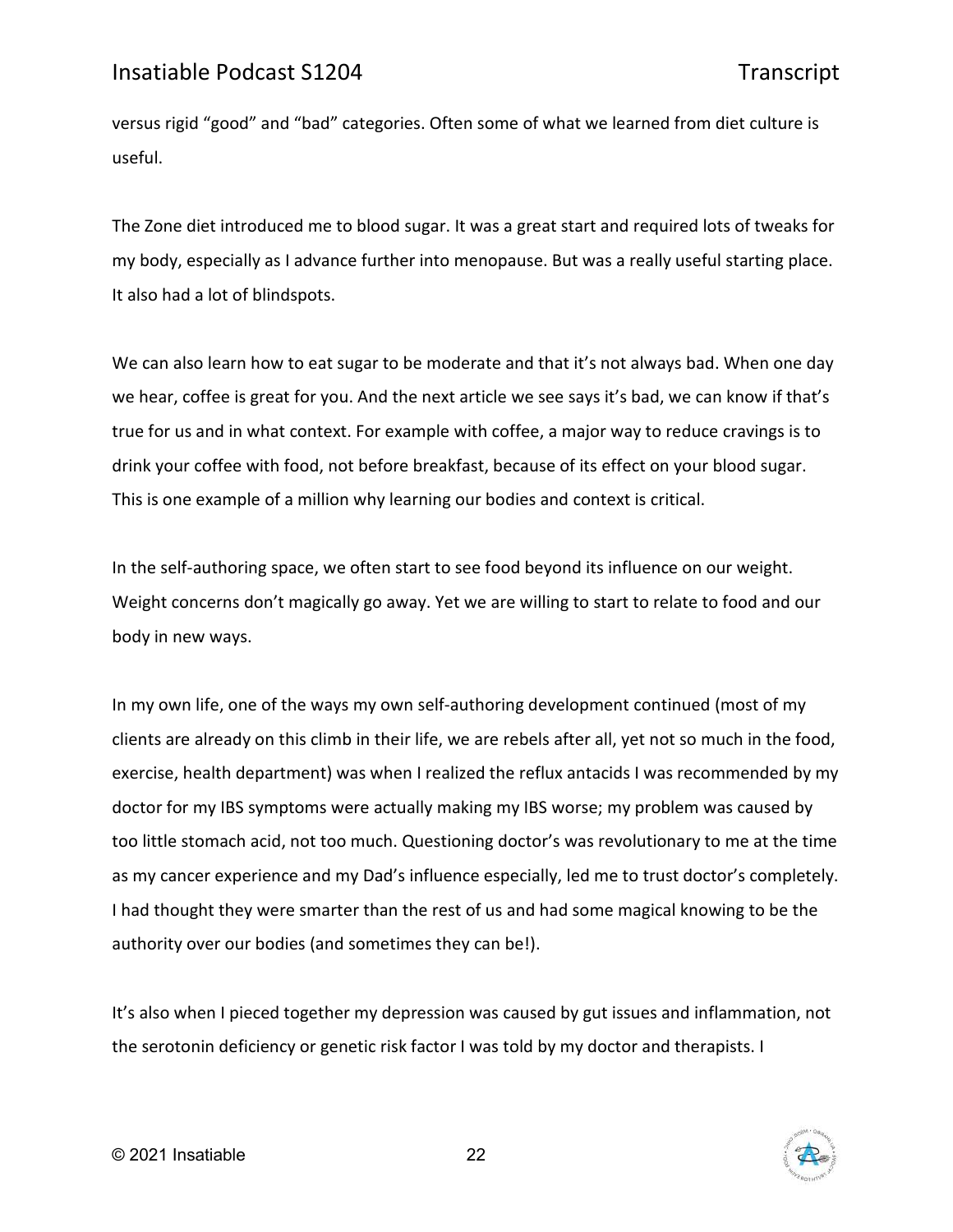continued to self-author my health when I was able to heal my gut, not continuing to cycle through more anti-depressants. Becoming self-authoring was therapeutic in itself!

The self-authoring mind can learn to step back and say, what other choices do I have aside from the good-bad binary or this is THE ANSWER I used to believe in? For me with my health, it was medication or nothing. I had no idea of all the wonderful choices in between.

As we become more self-authoring, we develop a conscious belief code of our own. I think of this as embodying our values and making discerning choices from there. And of course values can change. Becoming a parent has shifted some of my values. COVID has shifted a lot of people's values. Becoming self-authoring is about adulting hard core to consciously choose for our lives.

This prevents and simplifies our stress as we choose more fulfilling ways of being and the stress we do have feels meaningful. Especially because the world is very binary and will only increase so as the polarization increases. Talking to a client about the entire realm of parenting. MY GOD. Sleep training is great. Sleep training is bad. Cosleeping is great. Cosleeping is bad. And it only gets worse when the choices feel even more important. There's so much relief when you get that nothing is good or bad, not every choice matters as a result and you know what's important or meaningful to you.

To use a food metaphor: you show up to the buffet, you know exactly what you want, take a satisfying portion of that and it's that simple, easy and fulfilling. Of course with life choices there's more work but you get the idea.

Being self-authoring usually leads to a richer way of understanding your food, body and the world around you. A TWF Certified say "I just wish everyone could think about their body and health like this." Yes, I agree. IT has been so rewarding and given me so much health and life fulfillment.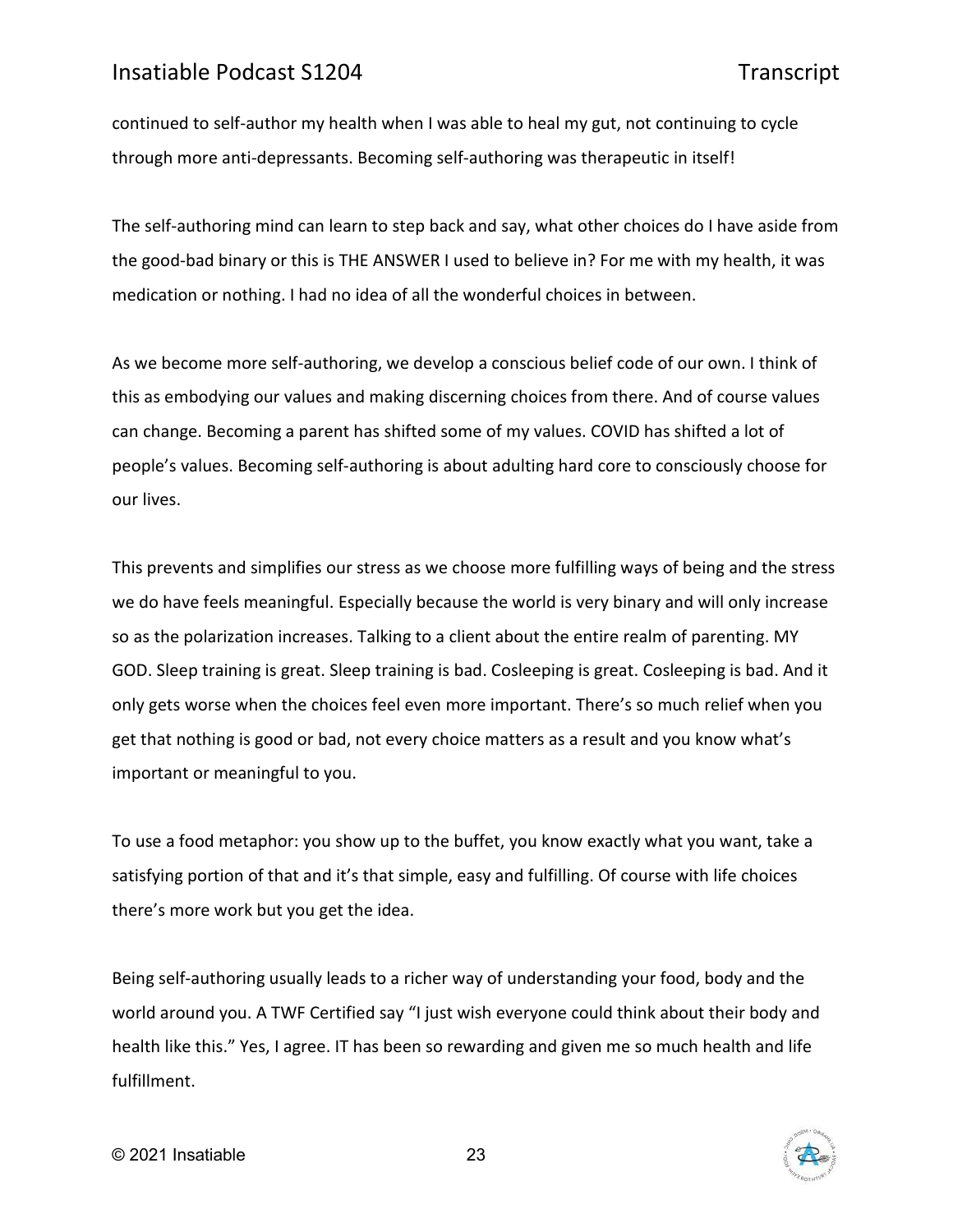It's like why I loved traveling to other countries. It was like, "OMG, they do this!" and it was such a different way of looking at things. Becoming more self-authoring enables us to get creative with our own lives and open up new possibilities, which is a wonderful cycle of more emotional satisfaction with enough grit to show us our true capacities.

So if we want to have a Truce with Food, we will need more emotional satisfaction, with radical food freedom as a side-effect of that process. And to have more emotional satisfaction, we need to understand our Why Not, that our bad habits are usually protective so our emotional immune system doesn't freak out. And to enable our emotional immune system to handle the expansion required of more emotional fulfillment, we must evolve our values in our stories that drive us to feel unsafe and eat as an attempt at safe attachment.

And this requires developing into a self-authoring mindset around our food and stories. And the side-effect of that process is we have more resilience, self-awareness, body awareness and confidence to take on bigger challenges and we experience increasing emotional satisfaction. To come back to our climate metaphor: the climate of our lives shifts. It feels more comfortable more often so when the storms do come in, and I have a feeling like just like in the outer world, they will be more frequent for our inner worlds, we have the reserves and skills to better manage, lead and create from what life is giving us.

OMG. I tried to cut this down to be simpler but it's a real challenge to communicate complex topics and solutions. If you want to start to understand your own emotional immune system and stories and some tips for choosing differently in your story, come to the free workshop "I want *to want* to eat healthy": A Truce with Food Masterclass on Wednesday, December 1 and 8 at 12 pm EST. Recording if can't make it live. [alishapiro.com/masterclass](http://alishapiro.com/masterclass/)

And when it comes to food and our bodies, I've found clients and my younger self are often living outside of ourselves in this space, not even in our bodies. And our ideas of what is "good" from food to exercise that counts to how to be are largely influenced by the diets they've tried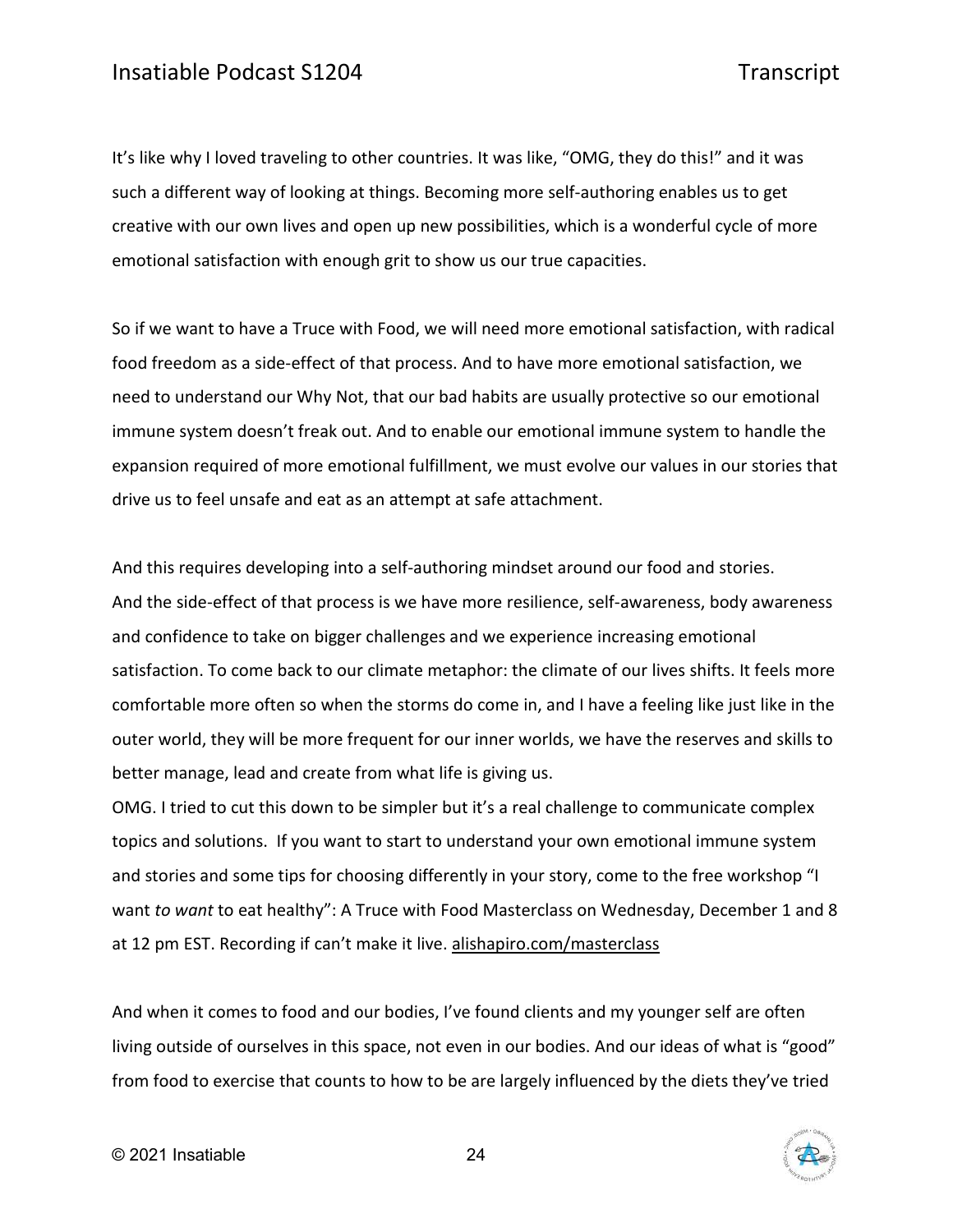or "what worked" in the past. And our ideas of being self-aware are really based on being selfcritical around what other people might think of us.

And, diets and relying only on an expert's ideas alone require us to stay in a socialized mind as a "faithful follower". But we need this in this mindset stage because we want direction (even if it's wrong). This is why we become increasingly reliant on diets and experts instead of our bodies cues despite them not working.

And even if we've given up dieting, which I did back in my 20s, these "voices" are often internalized as our own. So we still have thoughts and feelings about what is "good" and "bad" from these authorities.

As a result, we will often be unaware of our own body cues or what we want to value as adults in this developmental stage, making us more dependent on the authorities outside of ourselves.

And in this stage, we will also view food, exercise and just a better plan as central to the solution to our food battle rather than the complexity of inputs like everyone has unique nutritional needs, our stories and stress.

Recognizing other choices in this space is difficult because our thinking is limited to "all or nothing" and nothing in between. And again, this is because this binary thinking has kept us safe. Don't want to knock this way of orienting. Has tremendous value

Powerless to me means I have to settle. And if I settle, it means I'm like everyone else. I have an identity I'm actually working on a lot this past year around needing to be exceptional. It's a major reason why I thought diets would eventually work for me - I'd be the exception to the rule! Many of my clients have identities around being hard working, capable, etc. that make them believe the dieting failure rate won't apply to them.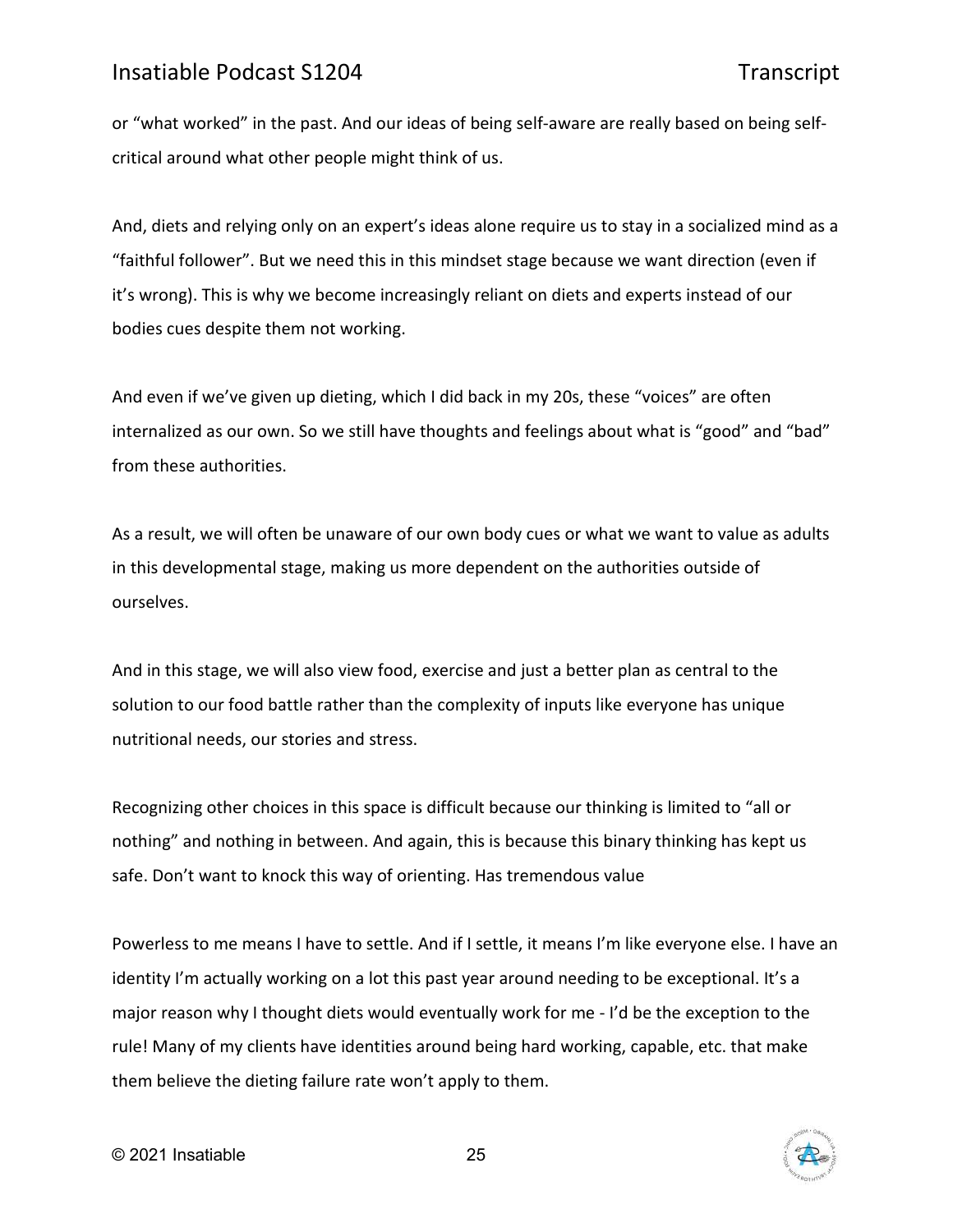It really flared up with my pregnancy journey. Felt exceptional in a bad way being inferitle, getting pregnant after an infertility diagnosis, had this condition poly which 1% of people have (didn't care one way or the other), doing unmedicated birth and then when my breast milk didn't come in and I was struggling so much, on the shame end of that story, which is probably where it came from originally when I was bullied and then felt targeted by life getting cancer as a teenager. EXCEPTIONAL IN BAD OR GOOD WAYS.

So this is why clients say this stuff is deep. And it is! And all this stuff is often stuff we thought we got over AND it's still controlling how we show up today. I never thought bullying was affecting me. Totally thought I was over it.

Emphasize: this isn't therapy where we are going to analyze the past. Rather, in TWF, we look at how this affects us today and how we can work through those patterns to be more free of the deprivation or constraints of our stories and then, food freedom falls into place, no white knuckling required.

So our goal with testing our stories is to learn the blindspots of our stories. What do we discover there if we have a solid structure and coach to guide us? We discover a lot more options and nuance. And this is how we learn to build our capacity to be with more complexity. Think about this on a food level alone.

But this good-bad, all or nothing mindset happens in all arenas. And it's part of the reason we can feel too much stress and unsafe in our stories. OMG. The parenting arena.

Running a business: here's what to do, here's what not to do. Here's how to get to six figures (code for success, making it), seven figures, etc.

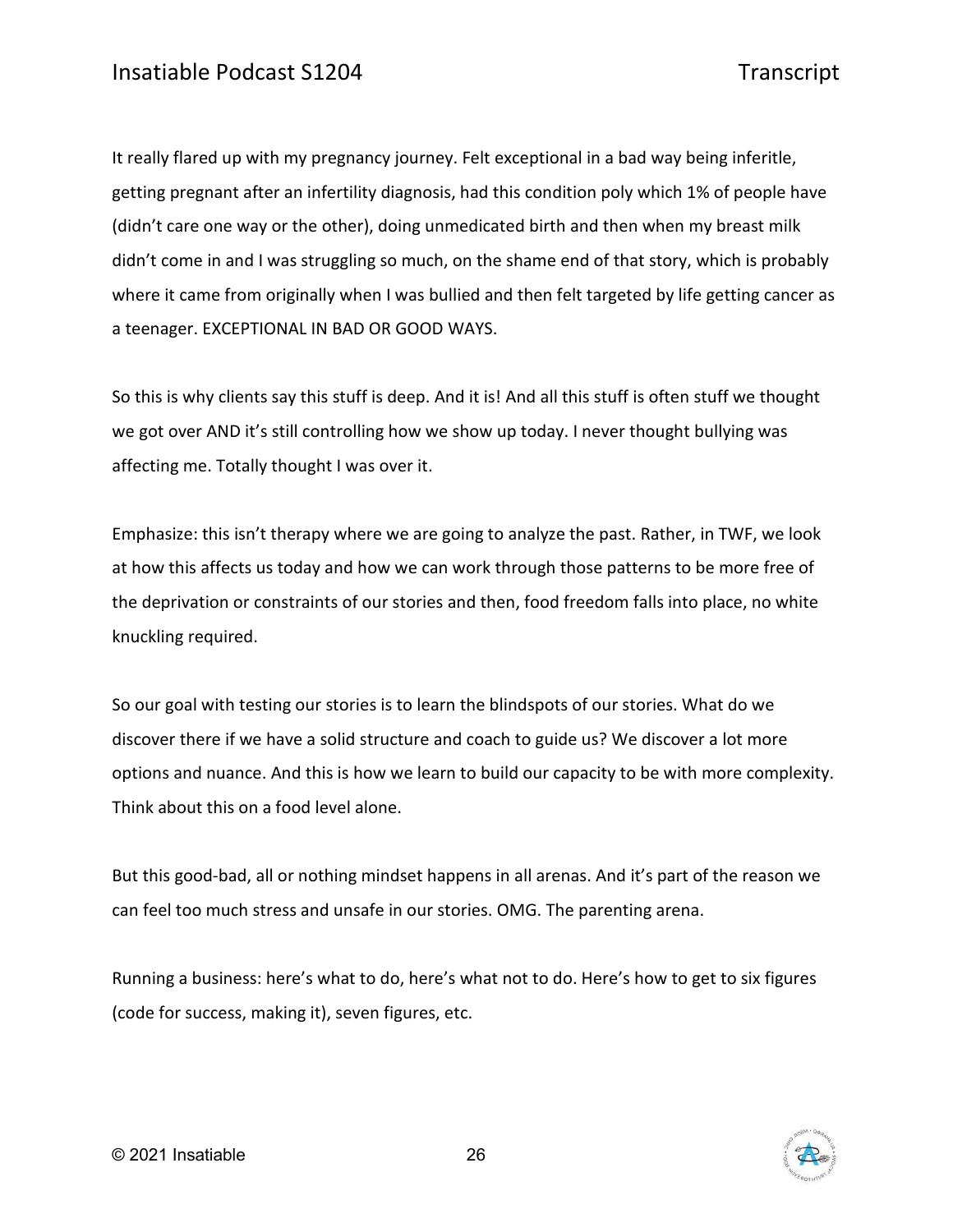And the problem when we are in this good-bad binary mindset is we believe there is THE answer. We oversimplify the problem and thus, solution.

This mindset has an academic name and grounding. If you've followed my work for awhile, you've heard me use the term socialized and self-authoring mindsets. I want to explain a bit about what those are and the role they have in our stories.

### **Socialized and Self-Authoring Mindsets**

That's because to become self-authoring with our food and body, we have to be able to handle more complexity. In the case of Truce with Food, that our stories or why not are why we eat, not a lack of willpower or discipline and there isn't a set list of "good" and "bad" foods, rather it's figuring out what works for your body and when "bad" foods can be tolerated by your body, yes even sugar.

And that's what we do in TWF with our stories. We take our stories from a socialized mindset to a self-authoring mindset. Because when we are in a socialized mind, we tend to be very all-ornothing because we have rigide ideas of "good" and "bad". Very binary.

With my client Kara, she discovered being gluten free was so hard now because she had a story around how to handle being gluten-free with her kids. And when we zoomed out at her emotional immune system and life these days, it was easier to not feel the restriction of gluten when she had her own schedule in life because so many more things were what she was choosing versus now with her kids, her time isn't often her own. So we started working on how the self-doubt failure story comes up with gluten and her kids and also, how that story was coming up with her weight and how that was making her feel stuck and out of choice in ways where she could squeeze some of that in.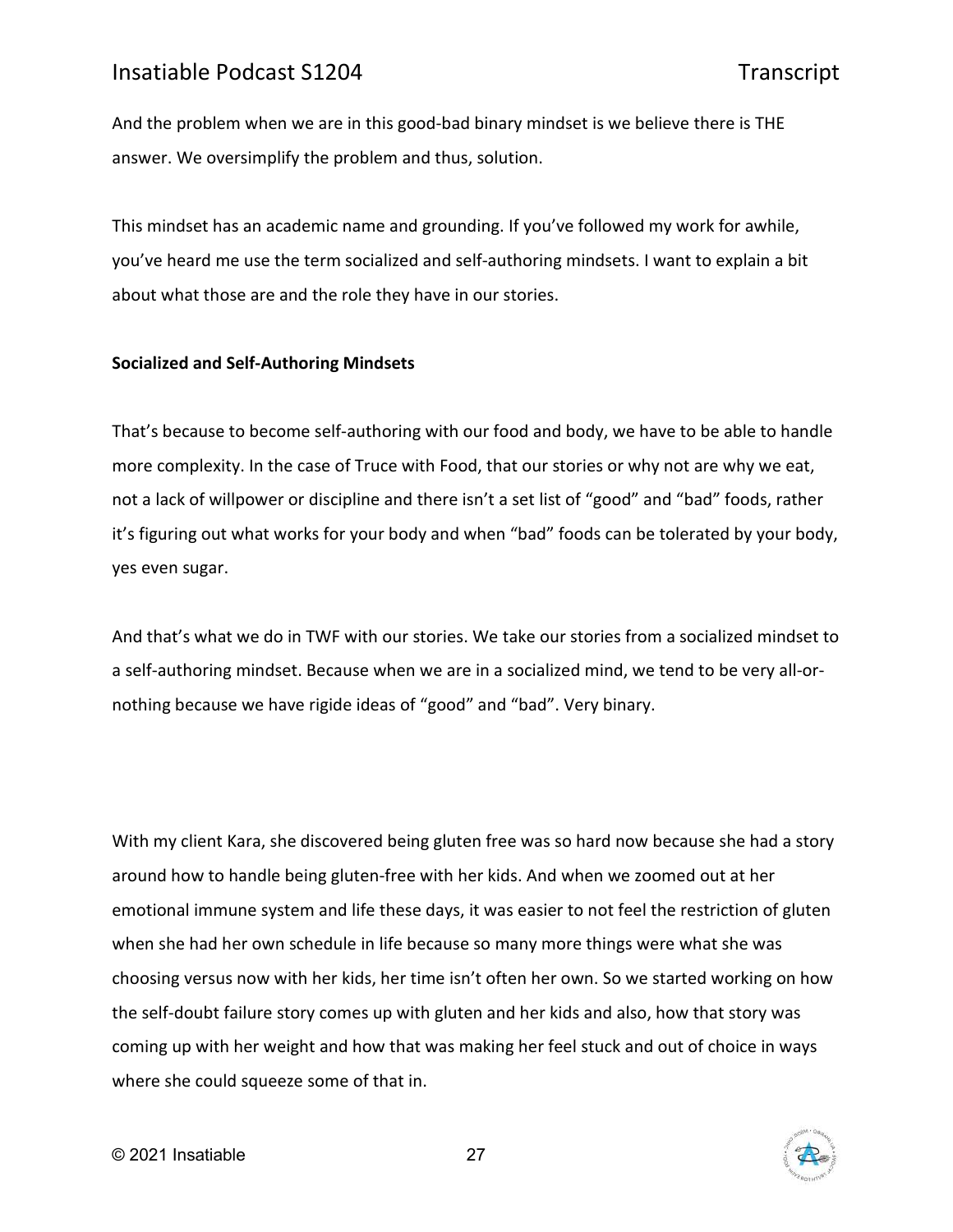With my client Joanne, she discovered a couple of reasons she didn't want to work-out. One was not knowing to adjust her nutrition for her cycle and so her energy was extra low. So learning and discovering why she was so tired on that day in particular was huge in her understanding that it's not always good to work-out. In fact, when we have our period, lighter exercise like walks and yoga are great, not working with a trainer. And then we had to work on her work story. And part of becoming self-authoring for her was "how much work is enough?" "How much money do I need? Want? Is exercise really taking away? Am I really being lazy and self-indulgent by not working all the time?"

With me, as soon as I realized what it was, I was able to start tracking again. It's also an example I wanted to include because I had also fallen off with m tracking in August and September. And I had been in high over-functioning mode from May-July. So many times we think we are emotionally eating based on what just happened. But often it's a more holistic or complex way of understanding our eating patterns. And I was over functioning over the summer because of the same story. Again, it helped me get through this summer which was just brutal in many ways.

That's part of developing a seat of judgement for ourselves. It's really forcing us to adult hard core. What do I want for my life? How much do I really need? We don't want Joanna to abandon her work ethic and drive. She needs that if she will be self-employed. And, she needs to self-author how she wants to define being lazy, self-indulgent and work. For many of my clients, we shift the focus from busy to impact and that creates a lot more emotional satisfaction and they start to see how exercise supports their energy and stamina for entrepreneurship in this case.

One of the biggest challenges in our stories is we don't know what we don't know. It's not everything we already now. It's what we can't see because we are convinced we know! This plays out a lot with clients who at first, really believe their food stuff is about food and exercise.

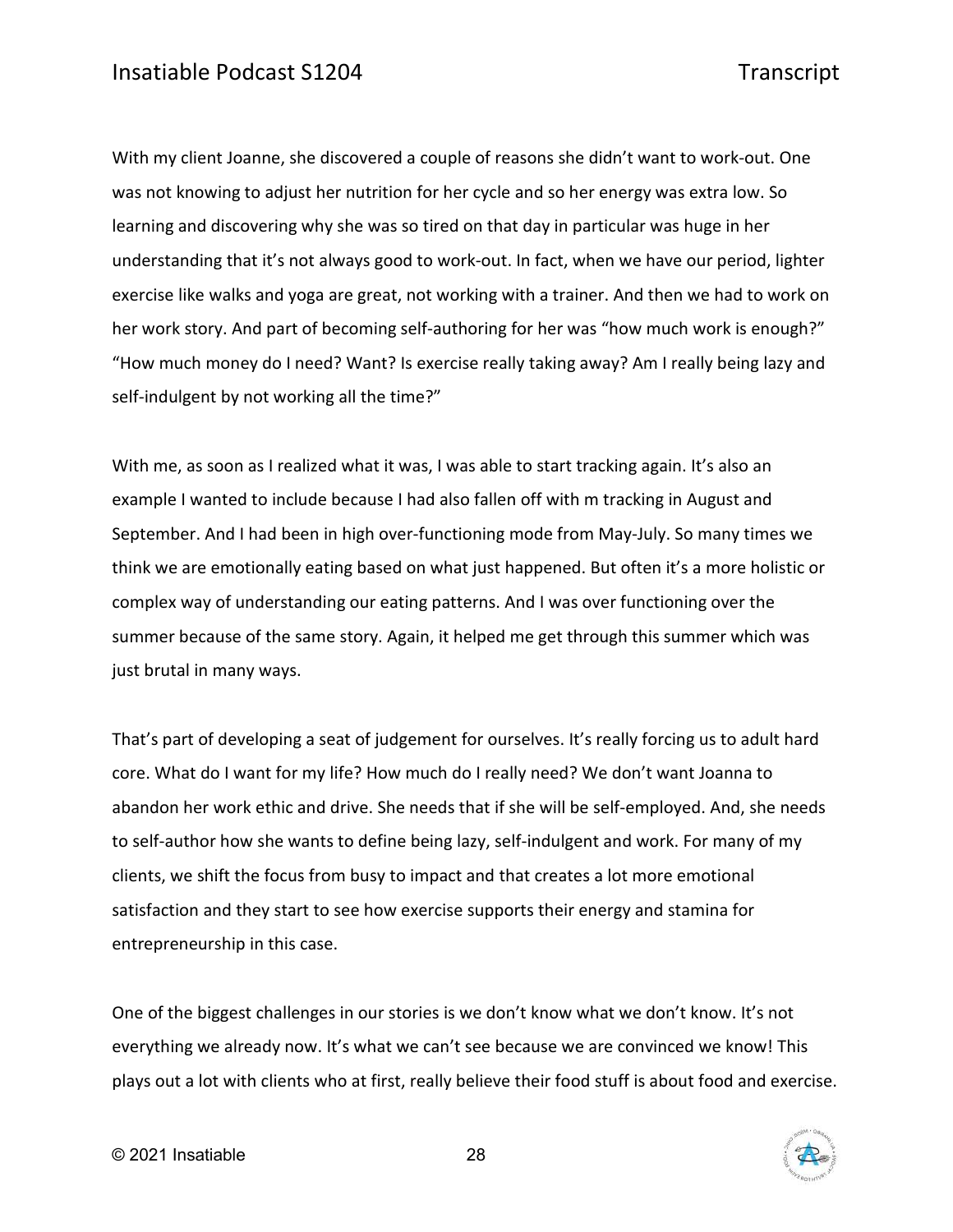But after going through the TWF process, seeing their emotional immune system, they can see there is so much more involved and food is actually a smaller piece than they realized.

Relating to food and our bodies, when we have our "own compass" and "frame" around how our bodies work, we can generate independent ideas about how to eat, exercise and best support our bodies. With the Truce with Food tools, we can make the connection and hold the complexity of when our food is about our stories and feeling unsafe versus willpower and discipline.

Self-authoring sober people attracted to this work. To opt out of alcohol culture is very selfauthoring. Or people who go through yoga teacher training and it's life-changing in part because they are exposed to an entirely new way to relate to their bodies and exercise in particular.

If I were listening to this in the throes of my battle with food, I'd think, if there's a clear, evidence-based process and it makes logical sense, why wouldn't everyone want to just change their stories if it meant ending the battle with food and you get all this good stuff along with the process? I also get that I have a high need for control and agency in my life so maybe not everyone else is thinking that! Ha, #selfawareness.

I think there are for a couple of reasons: the first one is people see their food battle as a problem, not . And I certainly did for 20 years so I get it. And it makes sense because we've been socialized to think it's a willpower and discipline problem because we think being good is about being disciplined and being bad = not enough discipline. So many of us spend years trying to find a better plan or more discipline.

There's fewer voices in a more complex space saying, what is this is a symptom, not the problem? Our mainstream culture is very binary and thinks very linearly or direct cause and effect. But our bodies and life are nuanced, complex and systems-oriented. For example, you

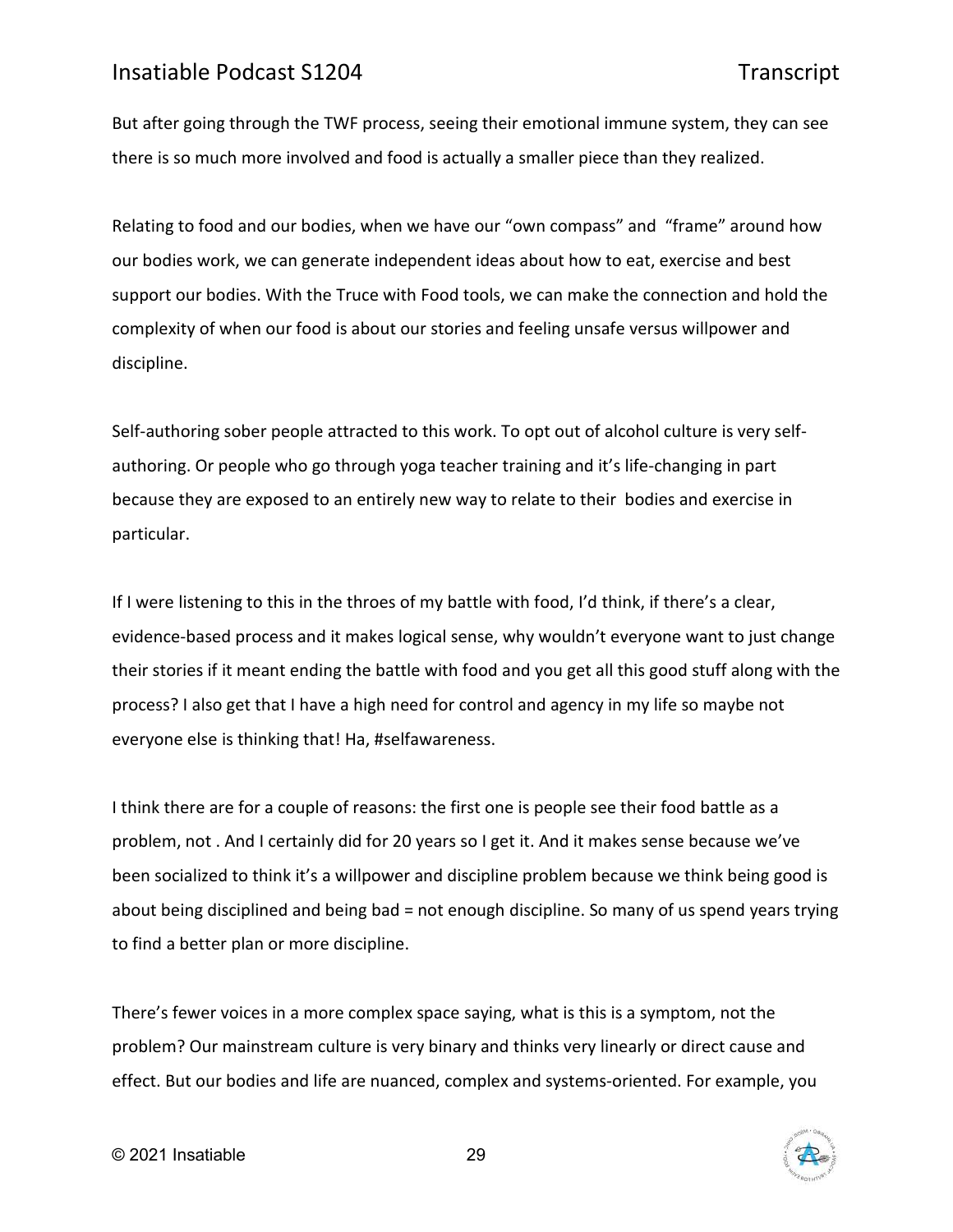don't necessarily overeat at night because of what happened when you put your kids down to bed. You probably eat because it's when you can feel all the stories that are causing you stress and you eat to feel that safety. I've found plenty of client's out of control eating has nothing to do with what happened right before they started eating. It's either one big story that is causing them stress or a few stories that wear us down and by evening in this example, we are like, "I care but don't care". That's a safety gap.

Because if we think of the tip of the iceberg metaphor, your food, exercise and health habits are the tip and underneath is your emotional immune system, which contains your stories. No one really looks that deeply in at least American culture.

The second reason is because we aren't a culture of depth, we don't have a strong skill set in our emotions and feelings. Plus, the emotional immune system can be really challenging to look at at first. It involves bringing these feelings in our story to the surface. This process changes how you feel as much as how you think so there is a dissolution period like a caterpillar where your like, who am I? How am I orienting without this story controlling me? I've had clients who feel quite bewildered because they no longer turn to or battle food, for the first time since being kids. And it's like who a I without this food battle? Where does all this energy go? There can also be a loss when food doesn't take up as much space in your lives. I've had clients who thought they were foodies and realize they aren't really, they just were around food to feel safe. Of course there's much to gain but with gain there is usually loss. I still have stories that come up for me not around food but life.

Granted it becomes much easier and I can work through some stuff pretty fast and other stuff, it takes a while but I'm so comfortable being in process that it's like, OK, it is what it is. However I continue to look at my stuff because I know my stories are going to be there whether I look at them or not. So do I want to choose my hard - it's either the chronic frustration of feeling stuck somewhere or doing the self-awareness work to get to the other side and the benefits of seeing the world in more possibilities.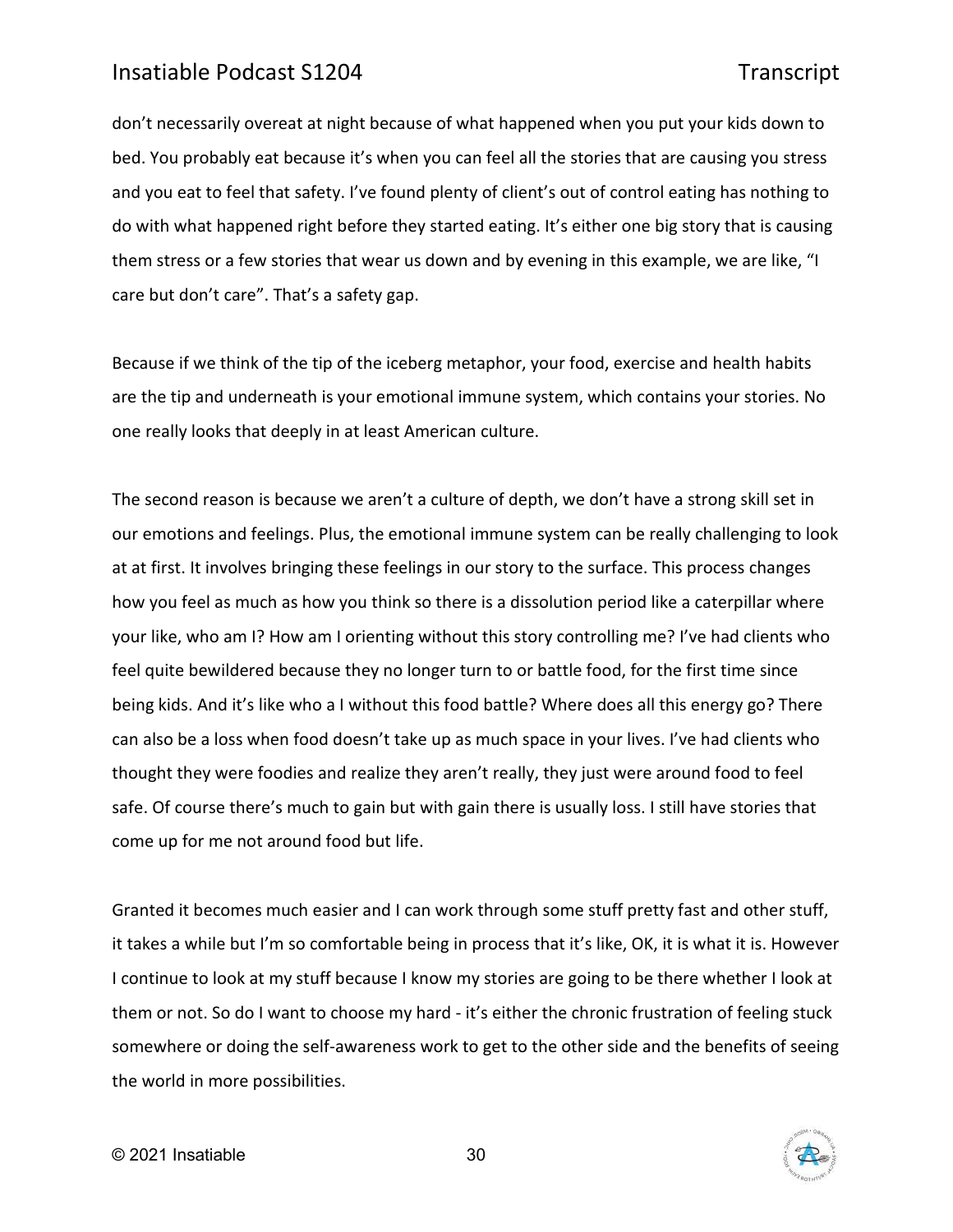For example, about oh, six years ago, I felt really isolated in my business. Using the TWF story tools, I realized I was judging other women's work, specifically the ones I deemed as pretty and popular in my field. And by popular it was social media following at the time.

I judged it as shallow, surface level "girlfriend advice". Now granted some of it was! And, it kept me from really putting myself out there to develop a network of colleagues I genuinely wanted to collaborate with. And this all came back to being bullied in fifth grade by pretty popular girls. I thought I was over this. I seriously never think about this. And, that experience created a story in my emotional immune system to protect me from the shame, rejection and isolation I experienced all those years ago. But it was the chronic problem of feeling so isolated in my business that made me actually look at this stuff. I had to upgrade my story because while my story was true in the past, I needed to evolve to see things with more nuance and complexity. Especially because what often happens if we don't address our stories, they become a selffulfilling prophecy. In other words, I was metaphorically still sitting at the lunch table by myself, only this time, I had put myself in that isolated space.

And in the end, I've built a fabulous group of colleagues whose work I love supporting and are great people too. Some are pretty and popular! And some aren't so popular. But I've discovered popularity isn't something I care about when I discern who my collaborators are. I want their work to teach me and be valuable to my community.

So this is all about genuine self-awareness and our role in keeping ourselves stuck (put a \* there because in a minute, also going to explain as Laura McKowen says, it's not your fault but it is your responsibility). I'm talking about isn't your astrology chart (although I find that really fun and useful), it's not your Enneagram (I also love the Enneagram but not what I'm talking about here). It's not the fun personality stuff. It's like "Oh, I judge people like this. I react in this way."

### [END OF INTERVIEW]